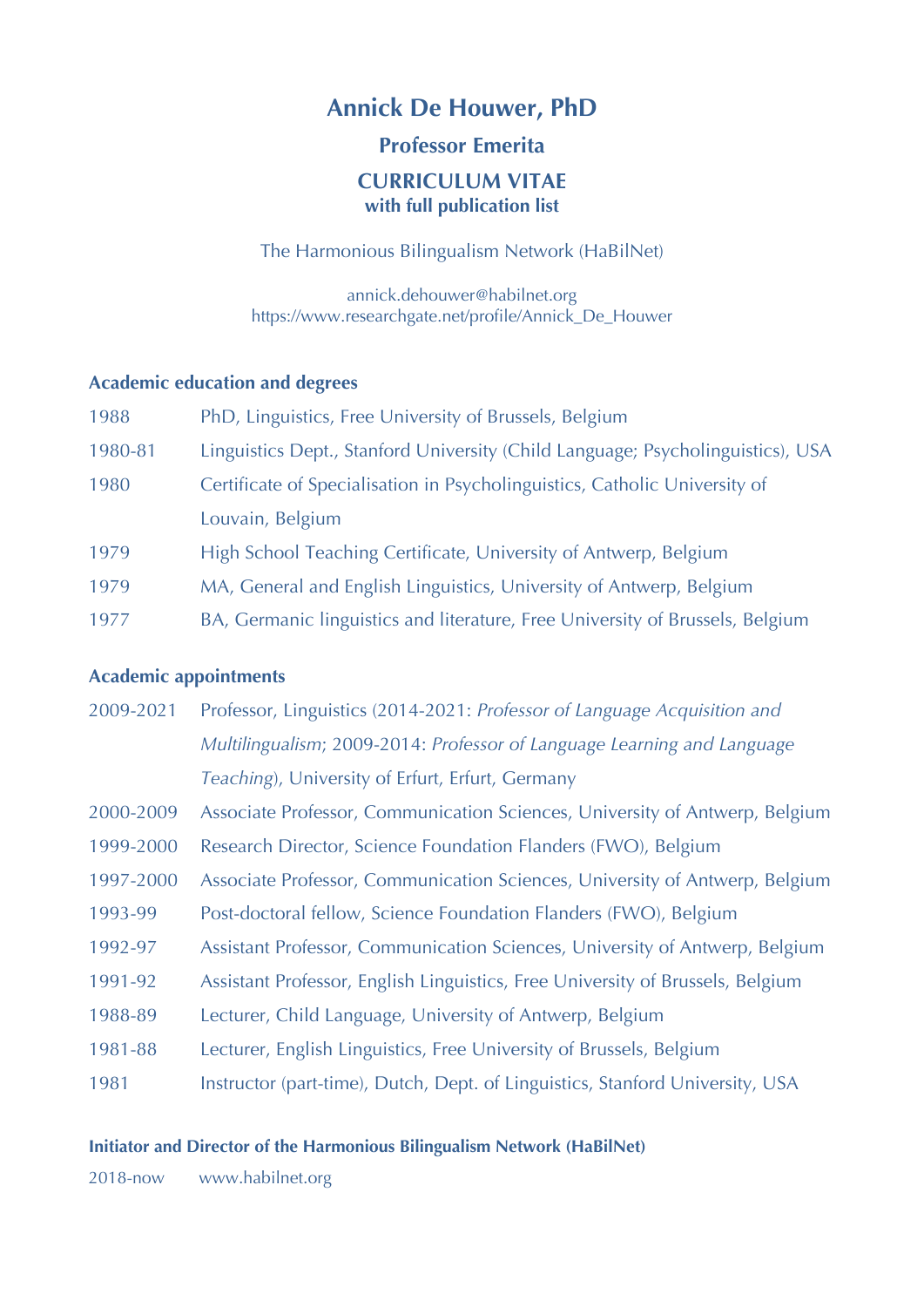# **Honors and awards**

| 2021-now  | President, International Association for the Study of Child Language (IASCL)       |
|-----------|------------------------------------------------------------------------------------|
| 2020-now  | Member, Talkbank Advisory Board (https://www.talkbank.org/share/governing.html),   |
|           | Carnegie Mellon U., USA                                                            |
| 2013-2021 | Member, Scientific Advisory Board, MultiLing (Center of Excellence: The Center for |
|           | Multilingualism in Society across the Lifespan), U. of Oslo, Norway                |
| 2015      | Member, Expert panel on Inclusive language education, Deutsches Jugendinstitut     |
|           | [German Youth Institute], Munich, Germany                                          |
| 2011-2014 | Member, Executive Committee, International Association for the Study of Child      |
|           | Language (IASCL)                                                                   |
| 2009      | Inclusion of A. De Houwer's biography in Marquis Who's Who in the World            |
| 2005-2019 | Collaborative Investigator, Child and Family Research, Eunice Shriver Kennedy      |
|           | National Institute of Child Health & Human Development, Bethesda, USA              |
| 1999-2008 | Publication Committee Co-chair (with Steven Gillis, Belgium), International        |
|           | Association for the Study of Child Language (IASCL)                                |
| 1996-2005 | Member, Multilingual Affairs Committee of the International Association for        |
|           | Logopedics and Phoniatrics (IALP)                                                  |
| 1999      | Grant Committee Chair, International Association for the Study of Child Language   |
|           | (IASCL)                                                                            |
| 1999-2002 | Co-convenor (with Yamamoto Masayo, Japan), Scientific Commission on Child          |
|           | Language, International Association for Applied Linguistics (AILA)                 |
| 1998-2001 | Vice President, Research Commission 25 on Sociolinguistics, International          |
|           | Sociological Association                                                           |
| 1997-2000 | Member, Steering Committee, Hungarian-Dutch Study Centre on Language Contact,      |
|           | Netherlands Institute for Advanced Study (NIAS)                                    |
| 1997-1999 | Convenor, Scientific Commission on Child Language, International Association for   |
|           | Applied Linguistics (AILA)                                                         |
| 1996-2002 | Treasurer, International Association for the Study of Child Language (IASCL)       |
| 1995-96   | Residential Fellow, Netherlands Institute for Advanced Study (NIAS)                |
| 1995      | VNC-award (Vlaams Nederlands Comité) together with Dr. Pieter Muysken, in support  |
|           | of a year at NIAS                                                                  |
| 1993-99   | Member, Executive Committee, International Association for the Study of Child      |
|           | Language (IASCL)                                                                   |
| 1985      | <b>British Council Travel Grant</b>                                                |
| 1980-81   | Fulbright-Hayes award for a year of graduate study at Stanford U., USA             |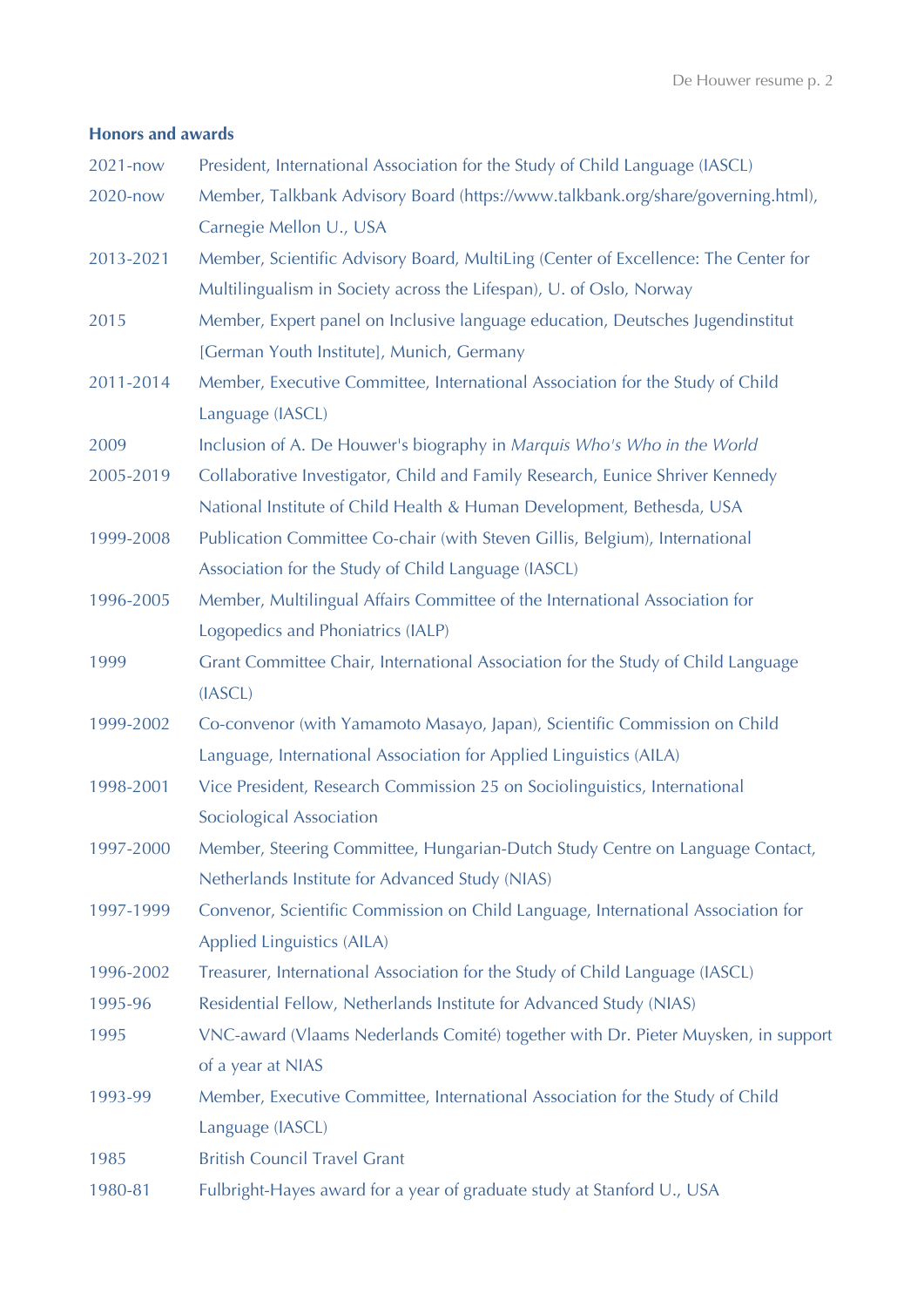# **Administrative service at the University of Erfurt, Germany**

2009-2012 Director, Language Center

## **Visiting appointments**

| 2007      | U. of Virginia, Charlottesville, USA: Visiting Research Professor (Dept. of Psychology) |  |  |  |
|-----------|-----------------------------------------------------------------------------------------|--|--|--|
| 2005-07   | U. of Ghent, Belgium: Guest Professor (Dept. of Logopedics and Audiology)               |  |  |  |
| 1997-2000 | NIAS (Netherlands Institute for Advanced Study, Wassenaar, the Netherlands): Visiting   |  |  |  |
|           | Scholar, Study Centre on Language Contact                                               |  |  |  |
| 1995-96   | NIAS, Wassenaar, the Netherlands: Residential Fellow                                    |  |  |  |
| 1993      | Carnegie Mellon U., Pittsburgh, USA: Visiting Scholar (Dept. of Psychology)             |  |  |  |
| 1993      | State U. of New York at Buffalo, USA: Visiting Scholar (Dept. of Linguistics)           |  |  |  |
| 1989-91   | Carnegie Mellon U., Pittsburgh, USA: Visiting Scholar (Dept. of Psychology)             |  |  |  |
| 1988-89   | Harvard U., Cambridge, USA: Visiting Scholar (Graduate School of Education)             |  |  |  |

#### *Invited guest lectures at the following academic institutions*

| <b>USA</b>  | Carnegie Mellon U., City U. of New York, Columbia U., George Mason U.,                  |  |  |  |
|-------------|-----------------------------------------------------------------------------------------|--|--|--|
|             | Georgetown U., Harvard U., Pennsylvania State U., Portland State U., U. at Buffalo,     |  |  |  |
|             | U. of Memphis, U. of Pittsburgh, U. of Virginia                                         |  |  |  |
| Canada      | Brock U., McGill U., Ontario Institute for Studies in Education (OISE)                  |  |  |  |
| Australasia | U. of Western Sydney (Australia); Ritsumeikan U. (at Kyoto and Osaka, Japan)            |  |  |  |
| Europe      | U. of Antwerp, U. of Ghent, Thomas More Hogeschool (Belgium); U. of Southern            |  |  |  |
|             | Denmark (Denmark); U. of Erfurt, Friedrich-Schiller-Universität Jena, Ruhr-Universität  |  |  |  |
|             | Bochum, U. of Hamburg, U. of Paderborn, U. of Ulm (Germany); Trinity College            |  |  |  |
|             | (Ireland); Università degli Studi di Cagliari (Italy); U. of Amsterdam, Utrecht U. (the |  |  |  |
|             | Netherlands); U. Pompeu Fabra (Spain); Stockholm U. (Sweden); U. of Reading, U. of      |  |  |  |
|             | London (United Kingdom)                                                                 |  |  |  |
|             |                                                                                         |  |  |  |

## *Invited teaching modules in graduate programs (external to home institution) (last 10 years)*

- 2021 Postgraduate course on Multilingualism for speech and language professionals, Thomas More Hogeschool, Antwerp, Belgium: module on 'multilingual acquisition', Sept. 30
- 2021 Linguistics Summer School (LOT) for graduate students in linguistics, Leuven, Belgium: module on 'Harmonious Bilingualism', July 5-9
- 2015 4th Barcelona Summer School on Bilingualism and Multilingualism, U. Pompeu Fabra, Barcelona, Spain: module on 'Studying the input in bilingual acquisition: methodological and theoretical considerations and implications', Sept. 14-17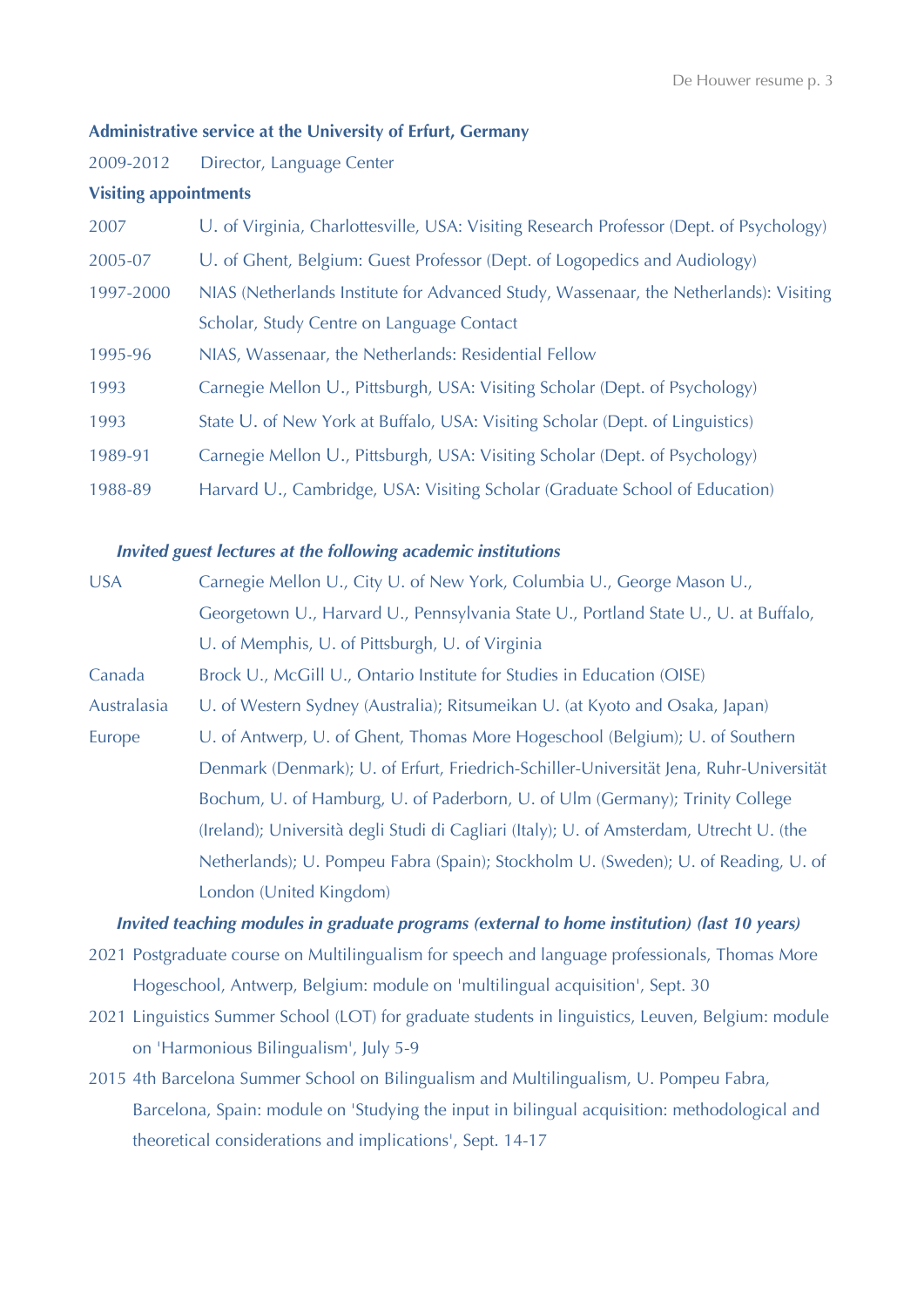- 2014 MultiLing (Center of Excellence 'The Center for Multilingualism in Society across the Lifespan, U. of Oslo, Norway): Winter School for doctoral students, module on 'Bilingual First Language Acquisition', March
- 2011 Linguistics Summer School (LOT), Leuven, Belgium: module on Bilingual Language Acquisition, June

# **Research areas**

*Developmental psycholinguistics*: bilingual and monolingual child language acquisition, lexical acquisition, morphosyntactic development, *Contact linguistics*: language choice, mixed utterances, family bilingualism, minority language maintenance *Sociolinguistics*: standard/dialect variation; language attitudes; family interaction patterns; home language use; intralingual television subtitling, *Second Language Acquisition*: input factors

# **Themes of university level courses and seminars taught**

| Psycholinguistics          | Child language development, First and second language acquisition                |
|----------------------------|----------------------------------------------------------------------------------|
| <b>Contact linguistics</b> | Bilingualism, Bilingual acquisition, Intercultural communication                 |
| Sociolinguistics           | English dialectology, The sociolinguistics of English, General sociolinguistics, |
|                            | Language policy, Language attitudes                                              |
| Education                  | English foreign language teaching (for the primary & secondary level)            |
| Other                      | Introduction to linguistics, English grammar, English linguistics, English as a  |
|                            | foreign language, Dutch as a foreign language, Language and                      |
|                            | Communication, Pragmatics, Practical communication skills, Verbal and            |
|                            | non-verbal communication, Research methods                                       |

| title (as the case may be, translated from               | source(s)                                |  |
|----------------------------------------------------------|------------------------------------------|--|
| Dutch/German)                                            |                                          |  |
| Interculturality and multilingualism                     | U. of Erfurt, Germany                    |  |
| Early bilingualism and well-being                        | Harmonious Bilingualism Network          |  |
| Amount of language input and communicative               | U. of Antwerp, Belgium                   |  |
| development of monolingual and bilingual infants in      |                                          |  |
| <b>Flanders</b>                                          |                                          |  |
| Subtitling of Dutch television programs in Flanders: an  | U. of Antwerp & Antwerp College of       |  |
| investigation into its reception, goals and desirability | Translation and Interpreting, Belgium    |  |
| The role of language input in early Dutch child          | Science Foundation Flanders & U. of      |  |
| language development: the influence of social-           | Antwerp, Belgium                         |  |
| pragmatic versus formal aspects                          |                                          |  |
| The specificity of mother-infant interaction (research   | National Institutes of Health (NIH), USA |  |
| contract)                                                |                                          |  |
| The role of language in the development of social        | Belgian National Science Foundation &    |  |

### **Research grants and contracts**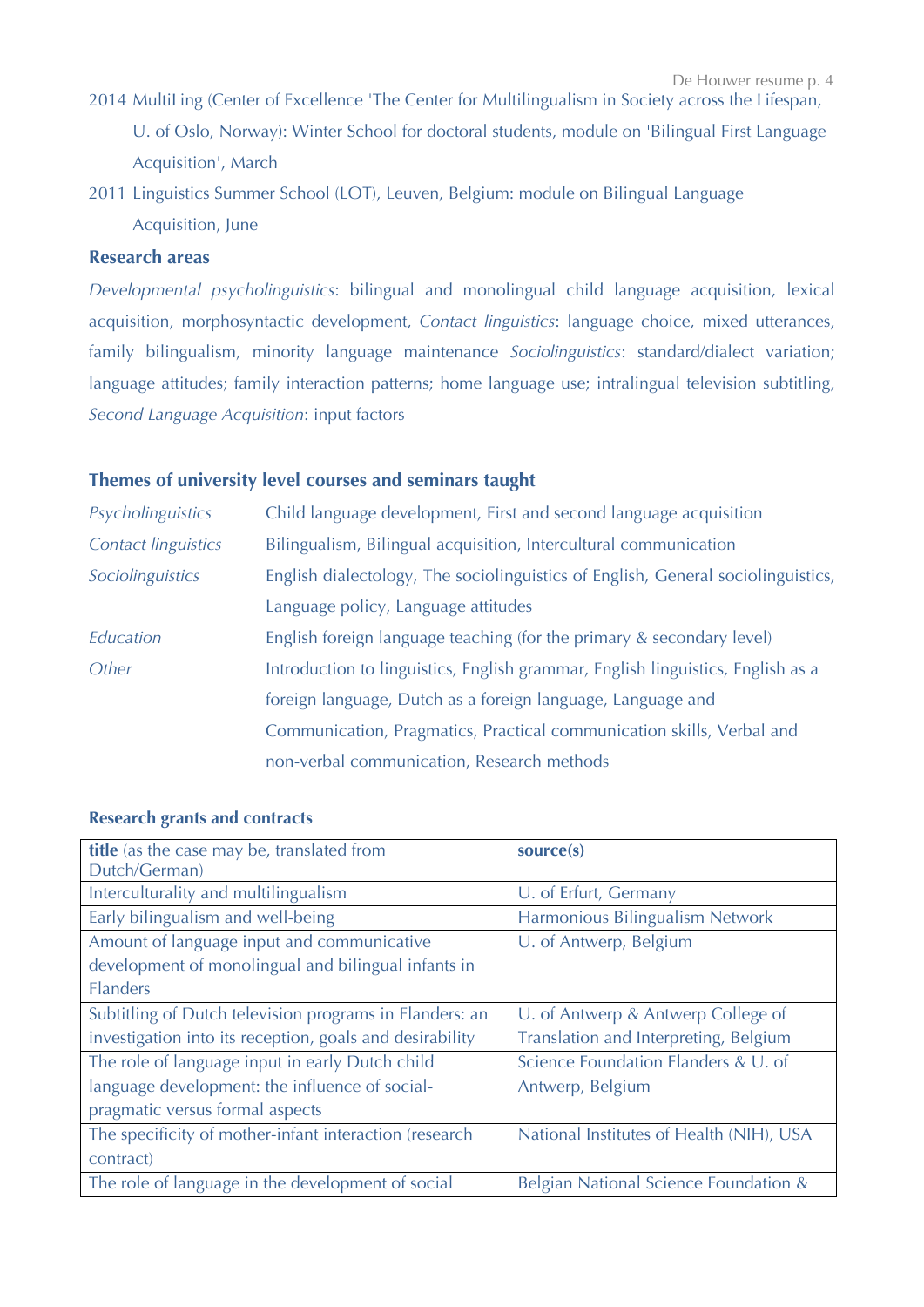De Houwer resume p. 5

| identity                                         | U. of Antwerp, Belgium           |
|--------------------------------------------------|----------------------------------|
| The language of Antwerp teenagers                | U. of Antwerp, Belgium           |
| Science popularisation project: Dissemination of | U. of Antwerp & National Bank of |
| knowledge about early bilingual acquisition      | <b>Belgium</b>                   |

## **Consultancies and reviewing**

# *Academic journals (Intl = International; J. = Journal; Lang = Language))*

Advances in Cognitive Psychology; American Anthropologist; American J. of Play; Applied Psycholinguistics; Bilingualism: Lang & Cognition; Child Development; Critical Inquiry; Critical Inquiry in Lang Studies; Developmental Neuropsychology; Developmental Psychology; Dutch J. of Applied Linguistics; Early Childhood Research Quarterly; European J. of Applied Linguistics; European J. of Disorders of Communication; First Lang; Folia Phoniatrica & Logopaedica; Heliyon; Intl J. of Bilingualism; Intl J. of Bilingualism & Bilingual Education; Intl J. of Lang & Communication Disorders; Intl J. of Multilingualism; Intl J. of Speech-Lang Pathology; Intl Multilingual Research J.; J. of Applied Developmental Psychology; J. of Child Lang; J. of Family Issues; J. of Family Studies; J. of French Language Studies; J. of Home Lang Research; J. of Memory & Lang; J. of Monolingual and Bilingual Speech; J. of Multilingual & Multicultural Development; J. of Play; J. of Pragmatics; J. of Sociolinguistics; J. of Speech Lang and Hearing Research; Lang Acquisition: A J. of Developmental Linguistics; Lang Awareness; Lang, Culture & Curriculum; Lang in Society; Lang Learning; Lang, Learning & Development; Lang Variation & Change; Langues Vives; Learning & Individual Differences; Lexique; Linguistic Approaches to Bilingualism; Modern Lang J.; Multilingua; Parenting: Science and Practice; Perceptual & Motor Skills; Pholia Phoniatrica; Pragmatics; Psychologica Belgica; Psychology, Lang and Communication; Psychonomic Bulletin & Review; Studia Linguistica: A J. of General Linguistics

## *Publishers*

Basil Blackwell; Cambridge University Press; Cascadilla Press; John Benjamins; Mouton de Gruyter; Multilingual Matters; Oxford University Press; Palgrave (MacMillan), Routledge; Taylor & Francis *Research funding agencies*

Belgium: Flemish Interuniversity Council, Flemish Research Council FWO

Canada: Canadian Language & Literacy Research Network

France: Agence Nationale de la Recherche ANR

Germany: Alexander von Humboldt Stiftung, German Academic Exchange Service DAAD, German Science Foundation DFG

Netherlands: Netherlands Institute for Advanced Study NIAS, Dutch Science Foundation NWO

UK: The British Academy of Sciences, The Economic & Social Research Council ESRC

USA: National Institutes of Health NIH, National Science Foundation NSF

*Policy institutions*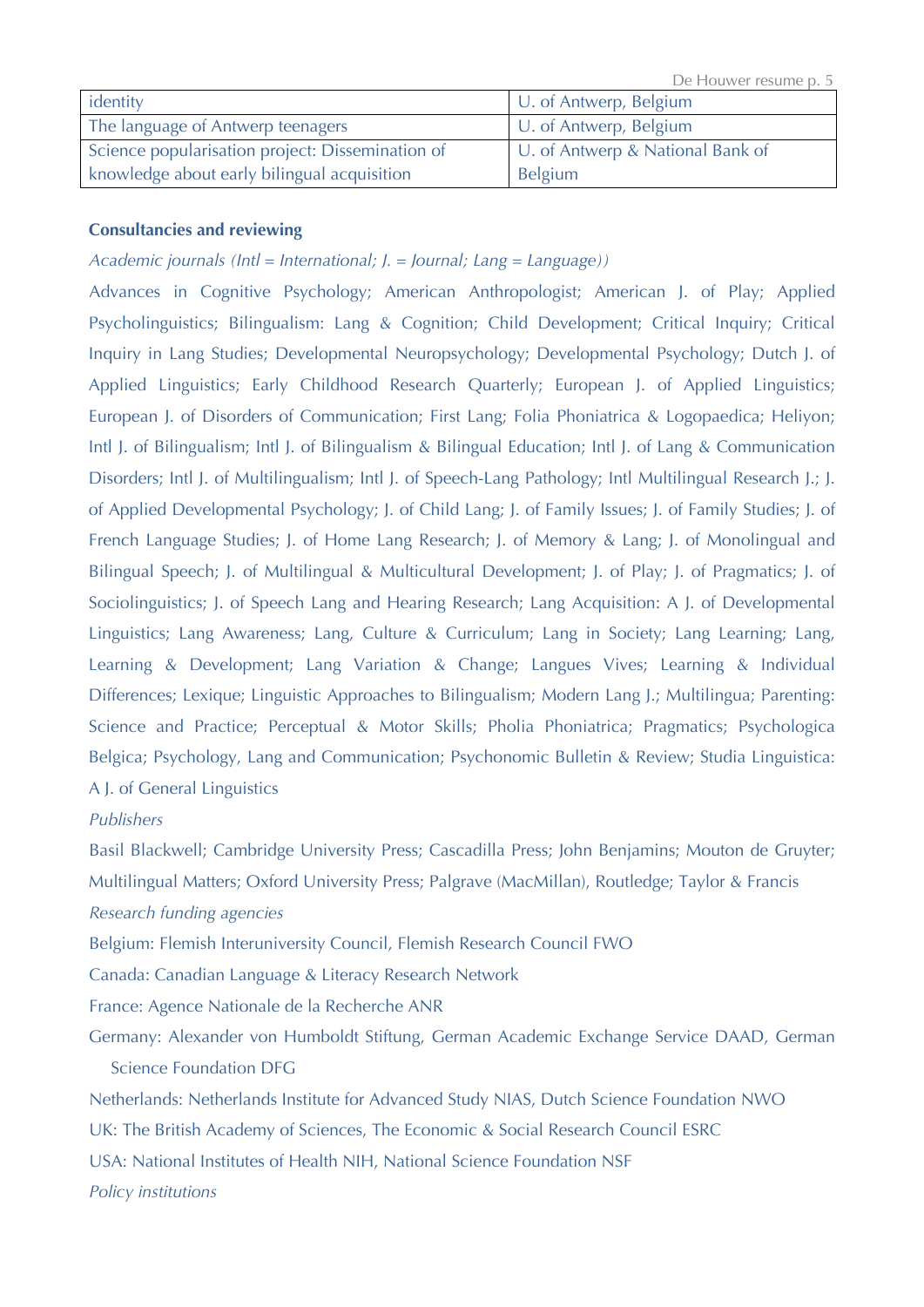Flemish Ministry of Education, Flemish Education Council (Belgium); Deutsches Jugendinstitut [German Youth Institute] (Germany)

*Academic projects [as a consultant or a collaborator] (selection)*

- Canada: Opportunities for bilingualism in preschool and school-age children with developmental disabilities, E. Kay Raining-Bird, Dalhousie U., Halifax
- Finland: What's in the App? Digitally-mediated communication within contemporary multilingual families across time and space, Åsa Palviainen, U. of Jyväskylä
- France: Léonard: Acquisition du language et grammaticalisation, A. Morgenstern, Ecole Normale Supérieure Lettres et Sciences humaines, Lyon
- Germany: SEIKA: Sprachbildung und -entwicklung im Kitaalltag, B. Leyendecker, Ruhr-Universität Bochum

Luxemburg: Developing multilingual pedagogies (MuliPec), C. Kirsch, Université de Luxembourg Norway: MultiFam: Family language policy in multilingual transcultural families, E. Lanza, MultiLing,

U. of Oslo

USA: Early phonology and literacy in bilingual children, D. K. Oller, U. of Memphis, TN *Numerous international conferences Several universities & schools*

## **Symposia organization** (last 10 years)

- The Second HaBilNet Colloquium, HaBilNet2 (with Lourdes Ortega), Frankfurt, Germany, May 12- 14, 2022 (with 60 invited scholars; funding by HaBilNet)
- The First HaBilNet Colloquium, HaBilNet1 (with Lourdes Ortega), La Hulpe, Belgium, May 24-25, 2018 (with 70 invited scholars; funding by HaBilNet)
- Thematic session on Early Bilingual Development and Well-Being: Insights from a New Subfield of Research, International Symposium on Bilingualism (ISB10), New Brunswick, USA, May 20-24, 2015

# **Professional organizations** (past & present)

*Membership with offices*: International Association for the Study of Child Language (IASCL),

International Association for Applied Linguistics (AILA), International Sociological Association *Membership without offices:* ALCS Authors' Licensing and Collecting Society, American Association for Educational Research, Belgian Association for Applied Linguistics, Belgian Circle of Linguistics, Deutscher Hochschulverband, Dutch Network First Language Acquisition, European Association for Developmental Psychology, Fulbright Alumni Association Belgium, International Pragmatics Association, International Reading Association, International Association for Applied Psycholinguistics, Linguistic Society of America, AILA Research Network (ReN) on Social and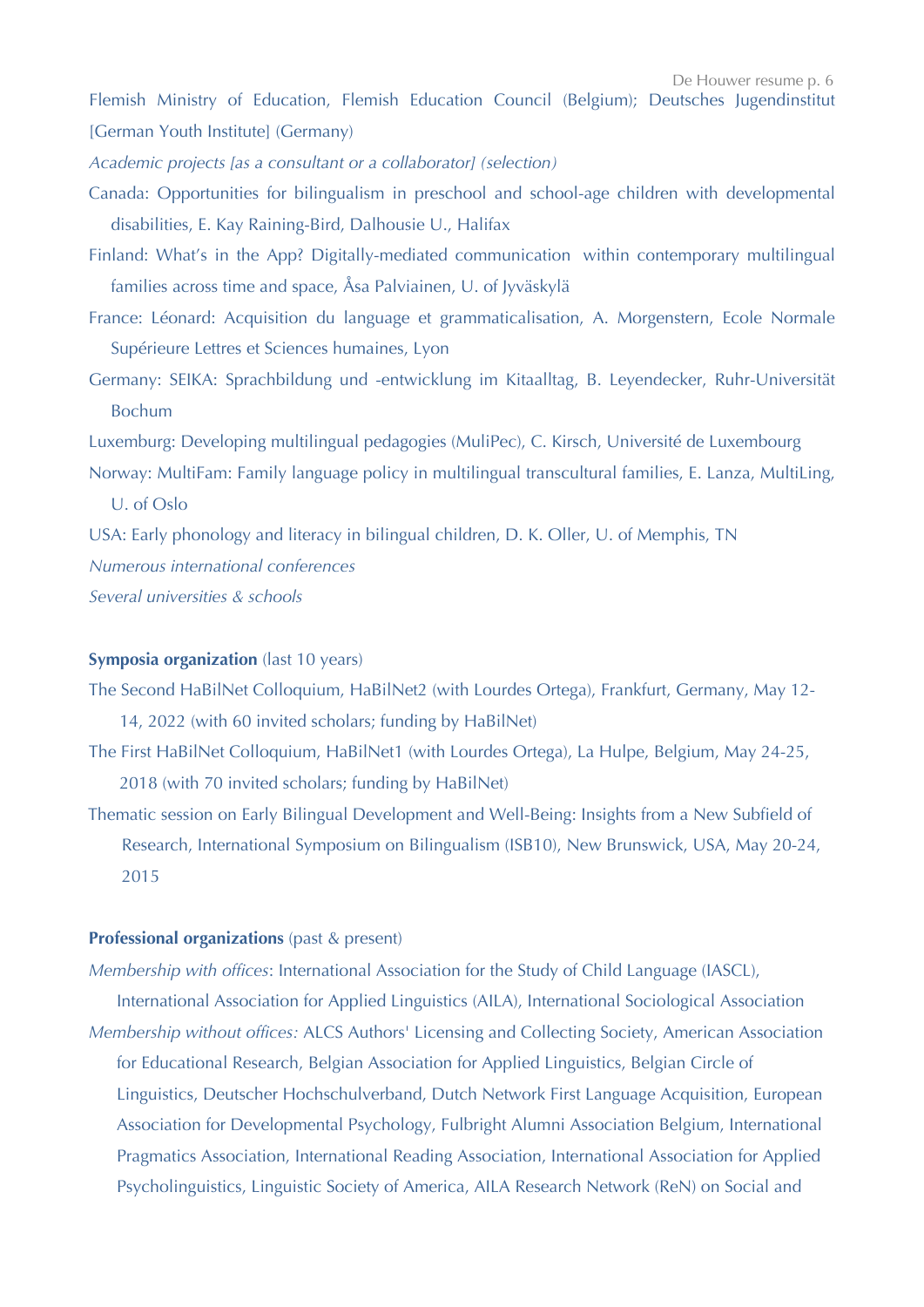Affective Factors in Home Language Maintenance (HOLM), Universitätsgesellschaft Erfurt, VEWA

Vereniging van Educatieve en Wetenschappelijke Auteurs, VG Wort

## **Editorships**

*General Editor* (John Benjamins Publishing Company, Amsterdam/Philadelphia)

- 1999-2008, Book series TiLAR: Trends in Language Acquisition Research (with Steven Gillis) Vol. 1-6
- *2008* Behrens, H., ed*., Corpora in language acquisition research. History, methods, perspectives*
- *2008* Friederici, A. & G. Thierry, eds., *Early language development: Bridging brain and behavior*
- *2005* Fletcher, P. & J. Miller, eds., *Bridging the gap: Language disorders and developmental theory*
- *2004* Berman, R., ed., *Language development across childhood and adolescence*
- *2002* Morgan, G. & B. Woll, eds., *Directions in sign language acquisition*
- *2001* Cenoz, J. & F. Genesee, eds., *Trends in bilingual acquisition*
- 1999-2004, Book series IMPACT: Studies of Language in Society, Volumes 6-20
- *2005* Fenyvesi, A., ed., *Hungarian Language Contact outside Hungary*
- *2004* Deumert, A., *Language standardization and language change. The dynamics of Cape Dutch*
- *2003* Deumert, A. & W. Vandenbussche, eds., *Germanic standardizations: Past to present*
- *2003* Trinch, S., *Latinas' narratives of domestic abuse. Discrepant versions of violence*
- *2003* Britain, D. & J. Cheshire, eds., *Social dialectology: in honour of Peter Trudgill*
- *2003* Hellinger, M. & H. Bussmann, eds., *Gender across languages, Volume III*
- *2002* Webb, V., *Language in South Africa. The role of language in national transformation, reconstruction and development*
- *2002* Boxer, D., *Applying sociolinguistics: Domains and face-to-face interaction*
- *2002* Okita, T., *Invisible work. Bilingualism, language choice and childrearing in intermarried families*
- *2002* Hellinger, M. & H. Bussmann, eds., *Gender across languages, Volume II*
- *2001* Oakes, L., *Language and national identity. Comparing France and Sweden*
- *2001* Hellinger, M. & H. Bussmann, eds., *Gender across languages, Volume I*
- *2001* Armstrong, N., *Social and stylistic variation in spoken French. A comparative approach*
- *2001* McCafferty, K., *Ethnicity and language change*
- *2000* Ricento, T., ed., *Ideology, politics and language policies: Focus on English*

#### *Member of the Editorial Board (past & present)*

#### *Journals*

Brill: *Heritage Language Journal*

Cambridge University Press: *Journal of Child Language* 

Equinox: *Journal of Monolingual and Bilingual Speech*

Lawrence Erlbaum Associates: *Parenting: from Theory to Practice*

Mouton de Gruyter: *Applied Linguistics Review*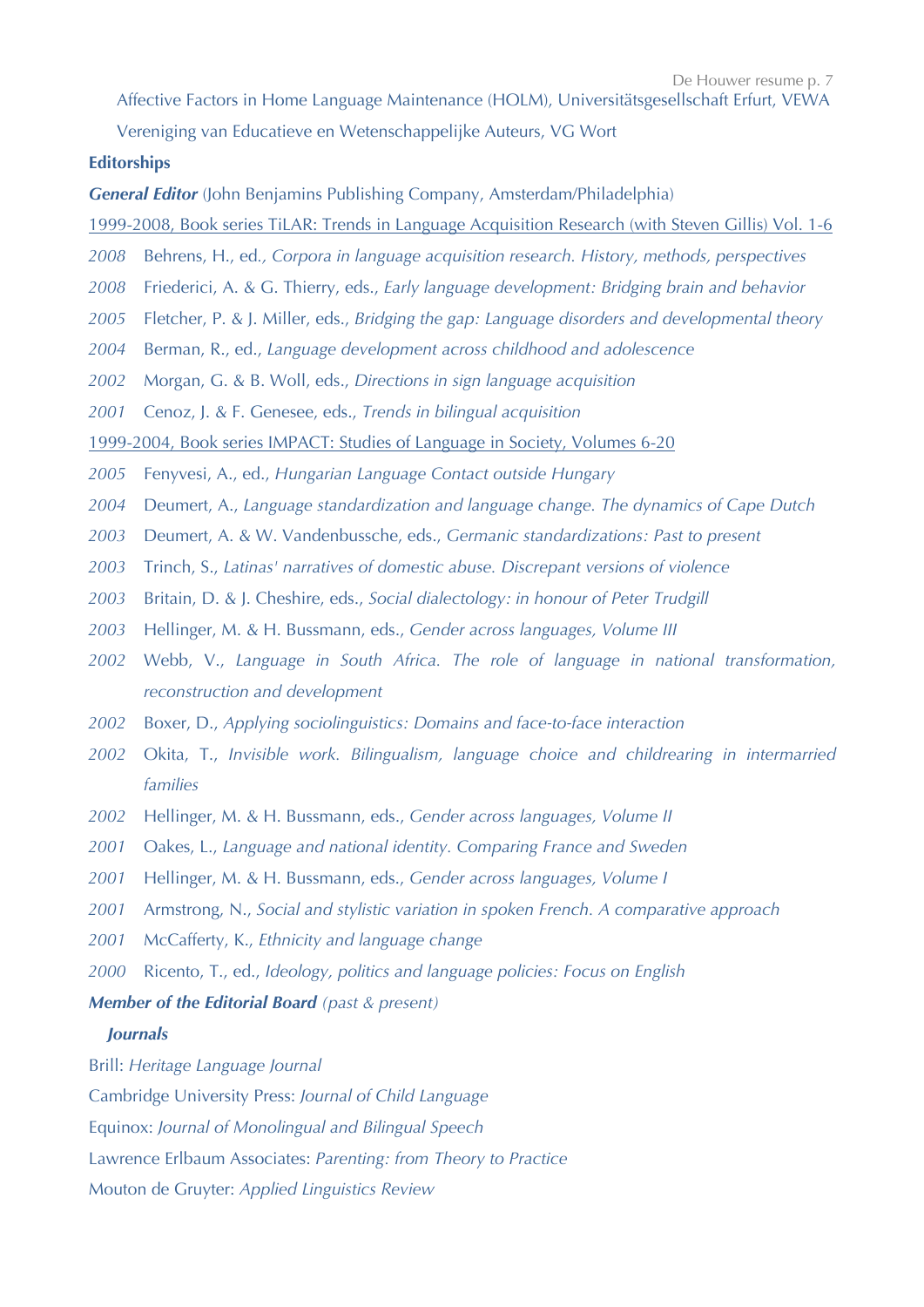Mouton de Gruyter: *European Journal of Applied Linguistics* Mouton de Gruyter: *International Review of Applied Linguistics in Language Teaching (IRAL)* Routledge: *The International Journal of Bilingualism and Bilingual Education* Sage: *International Journal of Bilingualism* Stockholm University Press: *Journal of Home Language Research* Taylor & Francis: *Language Awareness*

#### *Book Series*

John Benjamins: *IMPACT: Studies of Language in Society* John Benjamins: *Trends in Language Acquisition Research, TiLAR* John Benjamins: *Studies in Bilingualism, SiBiL* Language Science Press: *Current Issues in Bilingualism*

## **Academic publications (full list)**

#### **Books**

- *2021* De Houwer, A. *Bilingual Development in Childhood*. Book in the series Elements in Child Development, M. H. Bornstein, Editor-in-Chief. Cambridge, UK: Cambridge University Press. DOI: 10.1017/9781108866002 (blog article about the book: https://www.cambridge.org/core/blog/2021/03/16/bilingual-development-in-childhoodelements-in-child-development-series/)
- *2009* De Houwer, A. *Bilingual First Language Acquisition.* Bristol, UK: Multilingual Matters, xvii + 412 pp. (hardback, paperback and e-book editions)
- *2009* De Houwer, A. *An Introduction to Bilingual Development.* Bristol, UK: Multilingual Matters, x + 89 pp. (hardback, paperback and e-book editions)
- *1990* De Houwer, A. *The Acquisition of Two Languages from Birth: a Case Study*. Cambridge, UK: Cambridge University Press, xv + 391 pp. (hardback, paperback and e-book editions)

## **Corpora (web: childes.psy.cmu.edu)**

- *2004 A. DeHouwer Corpus*. Pittsburgh: Talkbank (ISBN: 1-59642-133-9) (orthographic transcriptions with morphosyntactic coding, longitudinal family dialog data, case study, Dutch-English bilingual child)
- *2004 Dutch-De Houwer Corpus*. Pittsburgh: Talkbank (ISBN: 1-59642-067-7) (phonological transcriptions with some language variety and dialog structure coding, family dialog data, 4 Antwerp Dutch four-year-olds)

# **Edited volumes**

*2019* **De Houwer**, A. & Ortega, L., eds., *The Cambridge Handbook of Bilingualism*, Cambridge, UK: Cambridge University Press.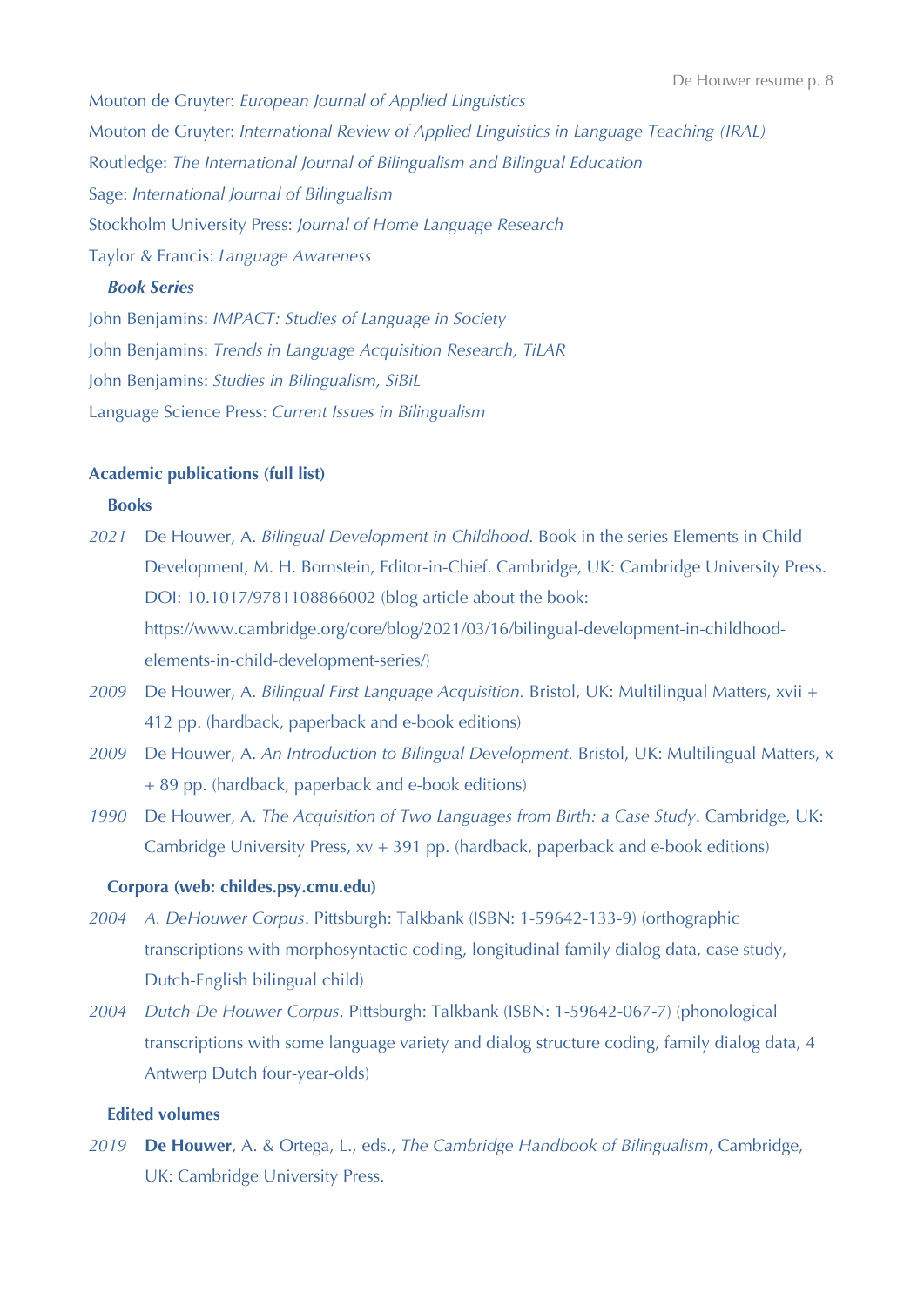- *2011* **De Houwer**, A. & Wilton, A. eds., *English in Europe Today. Sociocultural and Educational Perspectives*, Amsterdam, the Netherlands: John Benjamins, 191 pp.
- *2006* Kuppens, A. & **De Houwer**, A., eds., *De relatie tussen mediagebruik en Engelse taalvaardigheid [The relation between media use and English proficiency].* Antwerp, Belgium: Universiteit Antwerpen, 182 pp.
- *1998* Gillis, S. & **De Houwer**, A., eds., *The Acquisition of Dutch*, Amsterdam, the Netherlands: John Benjamins, xvi + 444 pp. (paperback edition in 2001)
- *1998* De Houwer, A. *Special Issue on Bilingual Acquisition*, guest-edited volume of the *International Journal of Bilingualism*, Vol. 2(3), 140 pp., London, UK: Kingston Press.
- *1997* Wölck, W. & **De Houwer**, A., eds., *Recent Studies in Contact Linguistics*. Bonn, Germany: Dümmler, 484 pp.
- *1993* **De Houwer**, A. & Gillis, S., eds., *Kindertaalonderzoek in het Nederlands taalgebied: een overzicht [Child language research in the Dutch-speaking world: an overview*], Antwerp, Belgium: University of Antwerp Press, 71 pp.
- *1993* Gillis, S. & **De Houwer**, A., eds., *NET-werken: bijdragen van het Vijfde NET-Symposium [NET-working: papers from the Fifth NET-symposium (NET=Network first language acquisition*)], Antwerp, Belgium: University of Antwerp Press, 92 pp.
- *1987* **De Houwer**, A. & Gillis, S., eds., *Perspectives on Child Language*, Brussels, Belgium: Editions de l'Université de Bruxelles, 161 pp.

#### **Articles in peer reviewed journals**

- *2020* De Houwer, A. Meertalig taalaanbod en vroege meertalige ontwikkeling: aandachtspunten voor de logopedische praktijk. *Logopedie*, 33, 5-17.
- *2020* De Houwer, A. Why do so many children who hear two languages speak just a single language? *Zeitschrift für Interkulturellen Fremdsprachenunterricht,* 25(1): 7-26. [ISSN 1205- 6545; http://tujournals.ulb.tu-darmstadt.de/index.php/zif]
- *2019* De Houwer, A. "Hier spreekt men (alleen) Nederlands"! Een wijze beslissing op Vlaamse scholen? ["Here we speak (only) Dutch"! A wise decision in schools in Flanders?]. *Tijdschrift voor Onderwijsrecht en Onderwijsbeleid (T.O.R.B.)* [*Journal for Educational Law and Educational Policy,* www.torb.be] 2019-20/1-2, 113-118.
- *2019* De Houwer, A. Equitable evaluation of bilingual children's language knowledge using the CDI: It really matters who you ask. *Journal of Monolingual and Bilingual Speech* 1(1), 32-54.
- *2019* Groba, A., **De Houwer**, A., Obrig, H., & Rossi, S. Bilingual and monolingual first language acquisition experience differentially shapes children's property term learning: Evidence from behavioral and neurophysiological measures. *Brain Sciences* 9(2), 40; https://doi.org/10.3390/brainsci9020040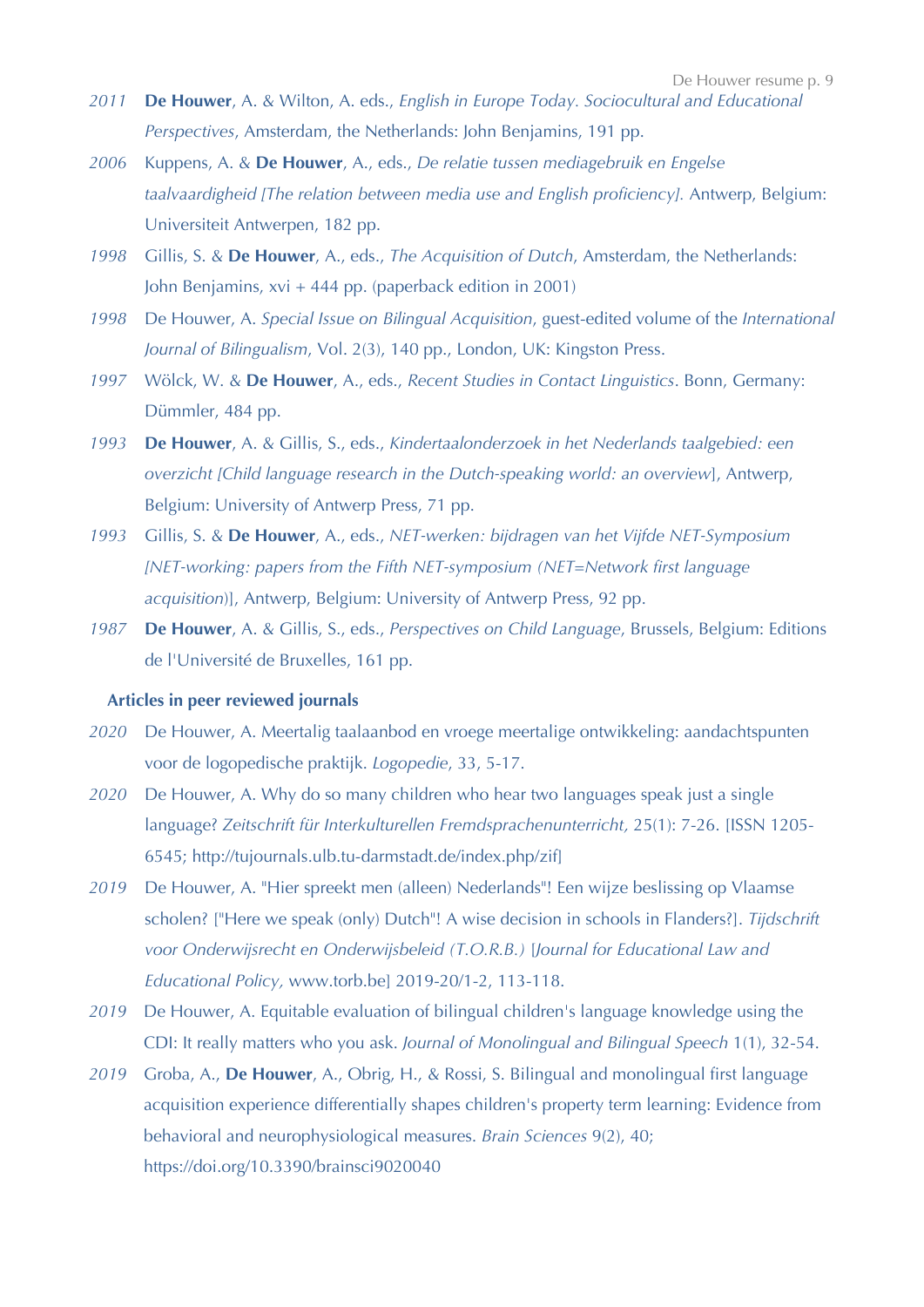- *2018* Groba, A., **De Houwer**, A., Mehnert, J., Rossi, S., & Obrig, H. Bilingual and monolingual children process pragmatic cues differently when learning novel adjectives. *Bilingualism, Language and Cognition*, 21(2): 384-402, doi:10.1017/S1366728917000232.
- *2017* De Houwer, A. Bilingual language input environments, intake, maturity and practice (Peer commentary). *Bilingualism, Language and Cognition*, 20(1): 19-20 (first published online March 11, 2016, doi:10.1017/S1366728916000289)
- *2016* **De Houwer**, A., & Bornstein, M.H*.* Bilingual mothers' language choice in child-directed speech: Continuity and change. *Journal of Multicultural and Multilingual Development,* 37(7): 680-693. doi: 10.1080/01434632.2015.1127929
- *2015* De Houwer, A. Harmonious bilingual development: young families' well-being in language contact situations. *International Journal of Bilingualism*, 19(2): 169–184 (first published online June 11, 2013, doi:10.1177/1367006913489202)
- *2014* De Houwer, A. Early foreign language teaching: some critical remarks and some recommendations. *Babylonia,* 01/14: 14-21
- *2014* **De Houwer**, A., Bornstein, M.H. & Putnick, D.L. A bilingual-monolingual comparison of young children's vocabulary size: Evidence from comprehension and production. *Applied Psycholinguistics,* 35*:* 1189-1211. doi:10.1017/S0142716412000744
- *2011* De Houwer, A., Language input environments and language development in bilingual acquisition. *Applied Linguistics Review*, 2: 221-240
- *2009* Vandekerckhove, R., **De Houwer**, A., & Remael, A., Between language policy and linguistic reality: intralingual subtitling on Flemish television. *Pragmatics,* 19(4): 609-628
- *2008* Remael, A., **De Houwer**, A., & Vandekerckhove, R., Intralingual open subtitling in Flanders: audiovisual translation, linguistic variation and audience needs. *Journal of Specialized Translation,* July issue, 76-105.
- *2007* De Houwer, A., Parental language input patterns and children's bilingual use. *Applied Psycholinguistics,* 28(3): 411-424.
- *2006* Bornstein, M.H., D. L. Putnick & A. **De Houwer**, Child vocabulary across the second year: Stability and continuity for reporter comparisons and a cumulative score. *First Language,* 26(3): 299-316.
- *2006* **De Houwer**, A., M. H. Bornstein & S. De Coster. Early understanding of two words for the same thing: A CDI study of lexical comprehension in infant bilinguals. *International Journal of Bilingualism,* 10(3): 331-348.
- *2006* De Houwer, A., Le développement harmonieux ou non harmonieux du bilinguisme de l'enfant au sein de la famille. *Langage et Société,* 116: 29-49*.*
- *2005* **De Houwer**, A., M. H. Bornstein & D. L. Putnick, Assessing early communicative ability: a cross-reporter cumulative score for the MCDI. *Journal of Child Language,* 32: 735-758.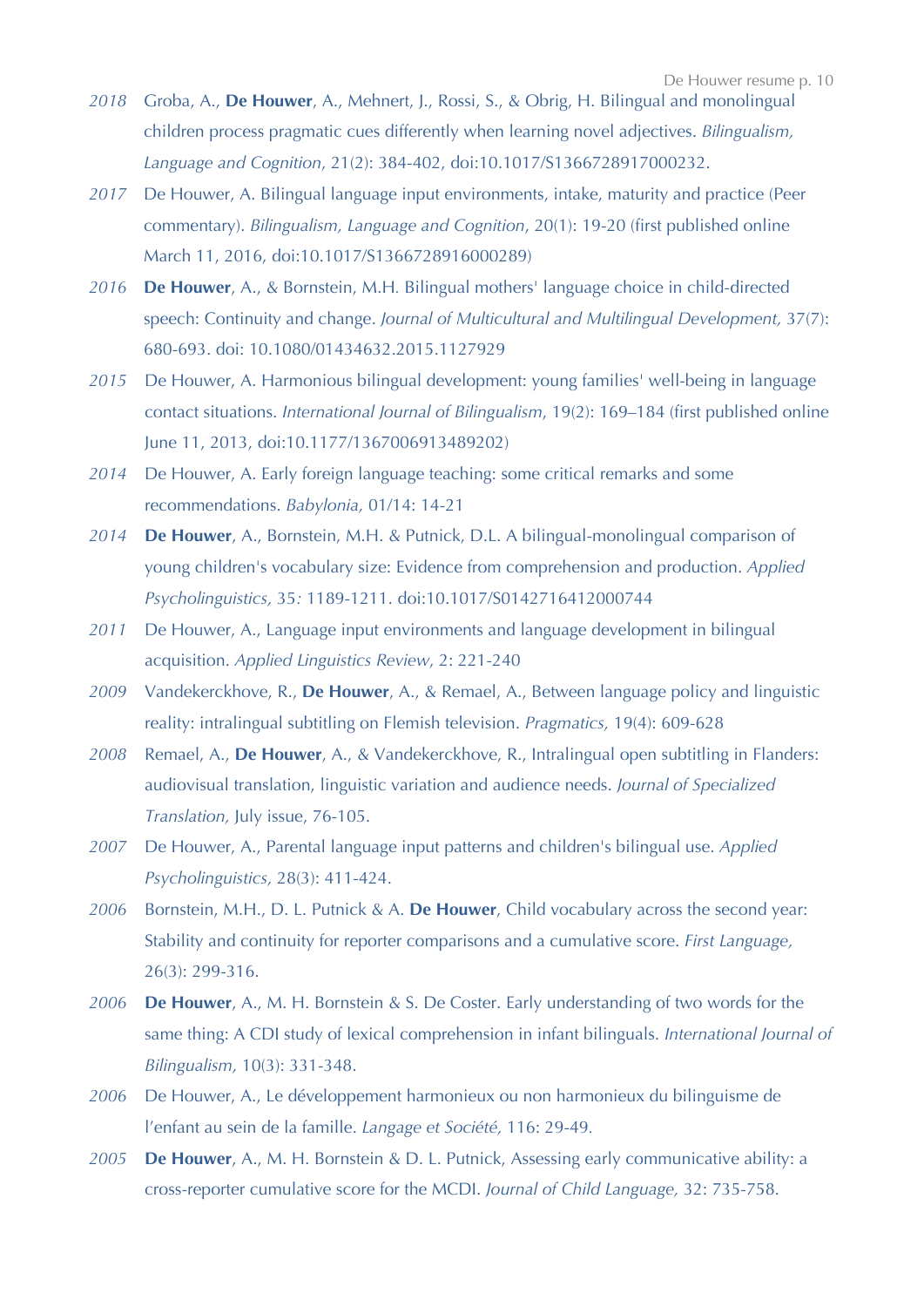- *2003* De Houwer, A., Language variation and local elements in family discourse. *Language Variation and Change,* 15: 327-347.
- *2003* De Houwer, A., Home languages spoken in officially monolingual Flanders: a survey. *Plurilingua,* 24: 79-96.
- *2002* De Houwer, A., Evidentie voor systeem en variatie in eentalige en tweetalige eerstetaalverwerving: een reactie op Van der Linden [Evidence for system and variation in monolingual and bilingual first language acquisition: a response to Van der Linden]. *Gramma/TTT-tijdschrift voor taalwetenschap [Journal of linguistics*], 8: 111-114*.*
- *2000* Vandenborre, D., **De Houwer**, A. & Van Borsel, J., Tweetalige kinderen in de Vlaamse klinische praktijk: een enquête-onderzoek [Bilingual children in clinical practice in Flanders: a survey] *Logopedie [Logopedics*], 13: 42-44*.*
- *1999* De Houwer, A., Language acquisition in children raised with two languages from birth: an update. *Revue Parole,* 9-10: 63-88
- *1998* De Houwer, A., By way of introduction: Methods in studies of bilingual first language acquisition. *International Journal of Bilingualism*, 2: 249-263.
- *1998* De Houwer, A., Some pointers for the future. *International Journal of Bilingualism* 2: 373-375.
- *1998* De Houwer, A., Comparing error frequencies in monolingual and bilingual acquisition. Peer commentary. *Bilingualism: Language and Cognition,* 1: 173-174.
- *1998* De Houwer, A., Jonge meertalig opgroeiende kinderen en mogelijke taalleerproblemen: enkele aandachtspunten voor de logopedische praktijk [Young children raised bilingually and potential language learning problems: a few pointers for clinical practice]. *Logopedie [Logopedics*], 1: 9-17.
- *1997* De Houwer, A., Tweetalige kindertaalontwikkeling [Bilingual language acquisition]. *Stem-, Spraak- en Taalpathologie [Voice, Speech and Language Pathology*], 6: 69-85*.*
- *1997* De Houwer, A., NIAS Round Table: Vroege tweetaligheid en taalontwikkelingsstoornissen [NIAS Round Table: Early bilingualism and language impairment]. *Logopedie en Foniatrie [Logopedics and Phoniatrics],* 1: 22-23.
- *1996* De Houwer, A., The bilingual child as the ideal matched pair: evidence from the acquisition of past verb forms in English and Dutch*. Infant Behavior and Development,* 19:S1: 221.
- *1995* De Houwer, A., Alternance codique intra-phrastique chez des jeunes enfants bilingues. *AILE [Acquisition et Interaction en Langue Etrangère*], 6: 39-64.
- *1987* De Houwer, A., Nouns and their companions or how a three-year-old handles the Dutch gender system. *Belgian Journal of Linguistics,* 2: 55-73.
- *1985* **De Houwer**, A., & S. Gillis, Language and communication during the second year of life (Review article). *Journal of Pragmatics,* 9: 683-704.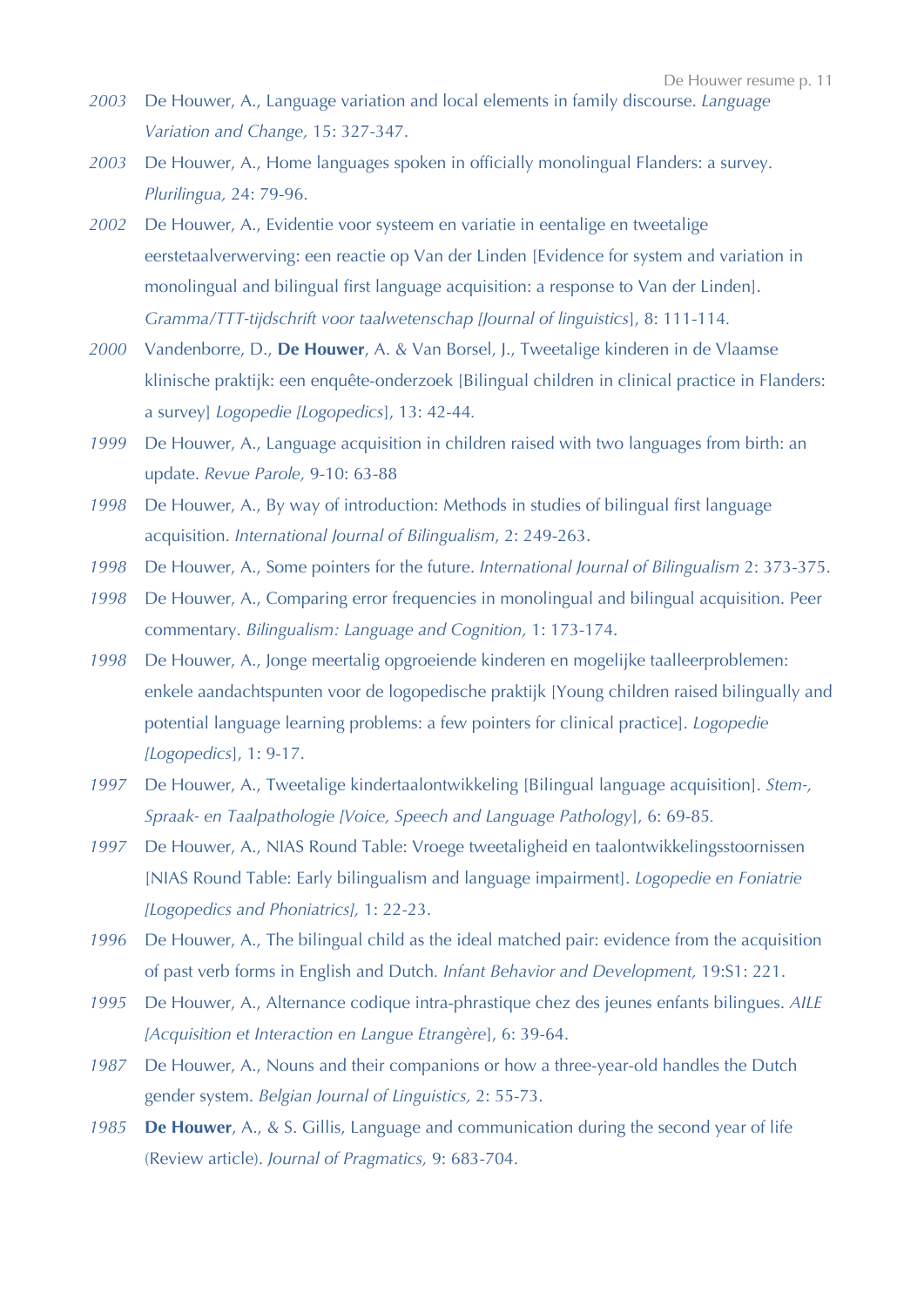- *1983* De Houwer, A., Some aspects of the simultaneous acquisition of Dutch and English by a three-year-old child. *Nottingham Linguistic Circular,* 12: 106-129.
- *1982* De Houwer, A., Second language acquisition: a survey of recent literature. *ITL Review of Applied Linguistics,* 55: 39-68.

#### **Other journal articles**

- *2012* De Houwer, A. Harmonious Bilingual Development: What is it and how can it be fostered? *Ritsumeikan Studies in Language and Culture*, 24(1): 51-99 (partly in Japanese, with commentaries)
- *2006* De Coster, S., **De Houwer**, A., & Van Borsel, J., Assessing the lexical development of infant bilinguals: a new diagnostic method based on existing tools. *Logopeda,* 2(3): 186.
- *2006* Kuppens, A. & **De Houwer**, A., Alijs, boes, chill: een abc van Antwerpse jongerentaal ["Alijs, boes, chill": an ABC of Antwerp youth language]. *Over Taal: tijdschrift voor taal, tekst en communicatie [About Language: journal for language, text and communication],* 45(1): 6-9.
- *2002* De Houwer, A., How different are monolingual and bilingual acquisition? *Ilha do Desterro [A Journal of English Language, Literatures in English and Cultural Studies],* 43: 127-148.
- *2002* De Houwer, A., Comparing monolingual and bilingual acquisition. *Alkalmazott Nyelvtudomány [Hungarian Journal of Applied Linguistics],* II: 5-19.
- *2000* De Houwer, A., From taboos to openness? New directions for sociolinguistics in Flanders. *Sociolinguistica,* 14: 104-107.
- *1998* De Houwer, A., De juf is streng: attitudes omtrent kindertaal en onderwijsgerichtheid [The teacher is tough: attitudes towards child language and teaching interest]. *PSW-papers,* 2: 2- 26.
- *1988* De Houwer, A., Word order patterns in the speech productions of a three-year-old. *ABLA Papers,* 12: 189-206.

#### **Book chapters (most peer reviewed)**

- *to appear* De Houwer, A., Entwicklung von Mehrsprachigkeit: Kindheit und frühe Jugend. In Csaba Földes & Thorsten Roelcke (Eds.), *Handbuch Mehrsprachigkeit*. Berlin, Germany: De Gruyter. (publication expected 2022)
- *to appear* De Houwer, A., Individual bilingualism. In Salikoko Mufwene & Anna-Maria Escobar (Eds.), *The Cambridge Handbook of Language Contact in Population Structure.* Cambridge, UK: Cambridge University Press. (publication expected 2022)
- *2022* **De Houwer**, A. & M. H. Bornstein, Belgium: Bilingual and monolingual parenting in infancy. In Marc H. Bornstein (Ed.), *Parenting, Infancy, Culture*. *Specificity and commonality in Argentina, Belgium, Israel, Italy, and the United States*. New York/Abingdon: Routledge, 174- 212. ISBN 9780367424671 (PB); 9780367424718 (HB).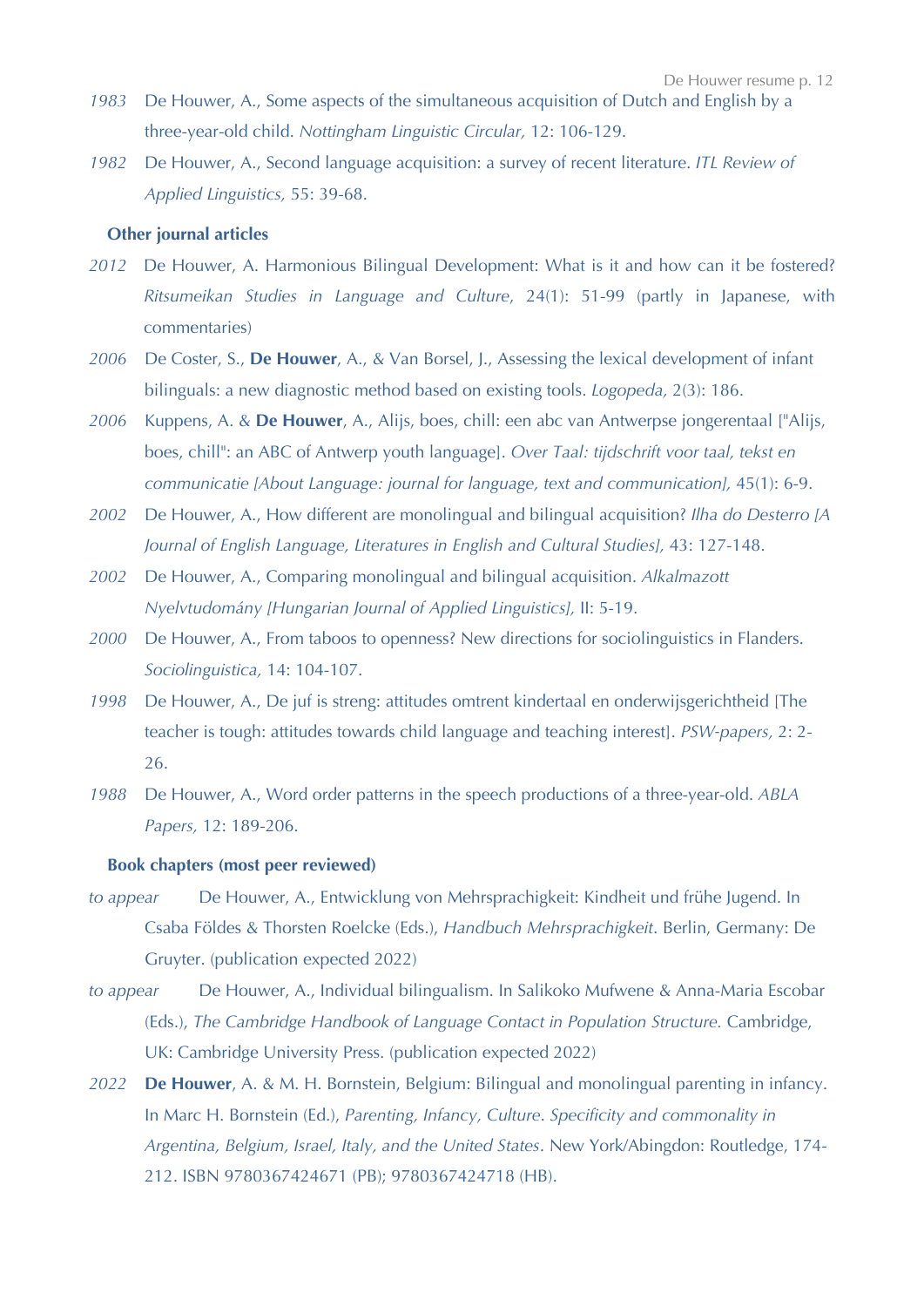- *2022* **De Houwer**, A. & J. Nakamura. Developmental perspectives on parents' use of discourse strategies with bilingual children. In Unn Røyneland & Robert Blackwood (Eds.), *Multilingualism across the Lifespan*. New York/Abingdon: Routledge, 31-55. (Open Access to the book through https://www.taylorfrancis.com/books/oaedit/10.4324/9781003125815/multilingualism-across-lifespan-unn-r%C3%B8yneland-robertblackwood)
- *2020* De Houwer, A., Early child bilingualism. In Carol Chapelle (Ed.), *The Concise Encyclopedia of Applied Linguistics.* Hoboken, NJ: Wiley, 405-412. ISBN 9781119147367
- *2020* De Houwer, A., Harmonious Bilingualism: Well-being for families in bilingual settings. In Andrea Schalley & Susana Eisenchlas (Eds.), *Handbook of Social and Affective Factors in Home Language Maintenance and Development: Social and Affective Factors*. Berlin, Germany: Mouton de Gruyter, 63-83.
- *2019* De Houwer, A., Développement et évaluation globale du langage chez le jeune enfant plurilingue: le rôle central de l'environnement linguistique. In Sophie Kern (Ed.), *Le développement du langage oral chez le jeune enfant.* Paris, France: DeBoeck, 123-148.
- *2019* De Houwer, A., Uninstructed language acquisition in multiple language learners. In Jeroen Darquennes, Joseph Salmons & Wim Vandenbussche, *Language Contact. An International Handbook,* Berlin, Germany: Mouton de Gruyter, 183-196.
- *2019* **De Houwer**, A. & L. Ortega, Introduction: Learning, using and unlearning more than one language. In A. De Houwer & L. Ortega (Eds.), *The Cambridge Handbook of Bilingualism.* Cambridge, UK: Cambridge University Press, 1-12.
- *2019* De Houwer, A., Language choice in bilingual interaction. In A. De Houwer & L. Ortega (Eds.), *The Cambridge Handbook of Bilingualism.* Cambridge, UK: Cambridge University Press, 324–348.
- *2018* Groba, A., & **De Houwer**, A. Einschätzungsdaten zum rezeptiven Erwerbsalter von 258 deutschen Adjektiven mit Implikationen für die kindliche Adjektiventwicklung. In C. Baumann, V. Dabóczi, & S. Hartlmaier (Eds.), *Adjektive – Grammatik, Pragmatik, Erwerb.*  Berlin: Walter de Gruyter, 350-392. ISBN: 978-3-11-058156-0
- *2018* De Houwer, A., The role of language input environments for language outcomes and language acquisition in young bilingual children. In D. Miller, F. Bayram, J. Rothman & L. Serratrice (Eds.), *Bilingual Cognition and Language: the State of the Science Across its Subfields*. Amsterdam, the Netherlands: John Benjamins, 127-153.
- *2018* De Houwer, A., Input, context and early child bilingualism: implications for clinical practice. In A. Bar-On & D. Ravid (Eds.), *Handbook of Communication Disorders: Theoretical, Empirical, and Applied Linguistic Perspectives.* Berlin, Germany: Walter de Gruyter, 599-616*.*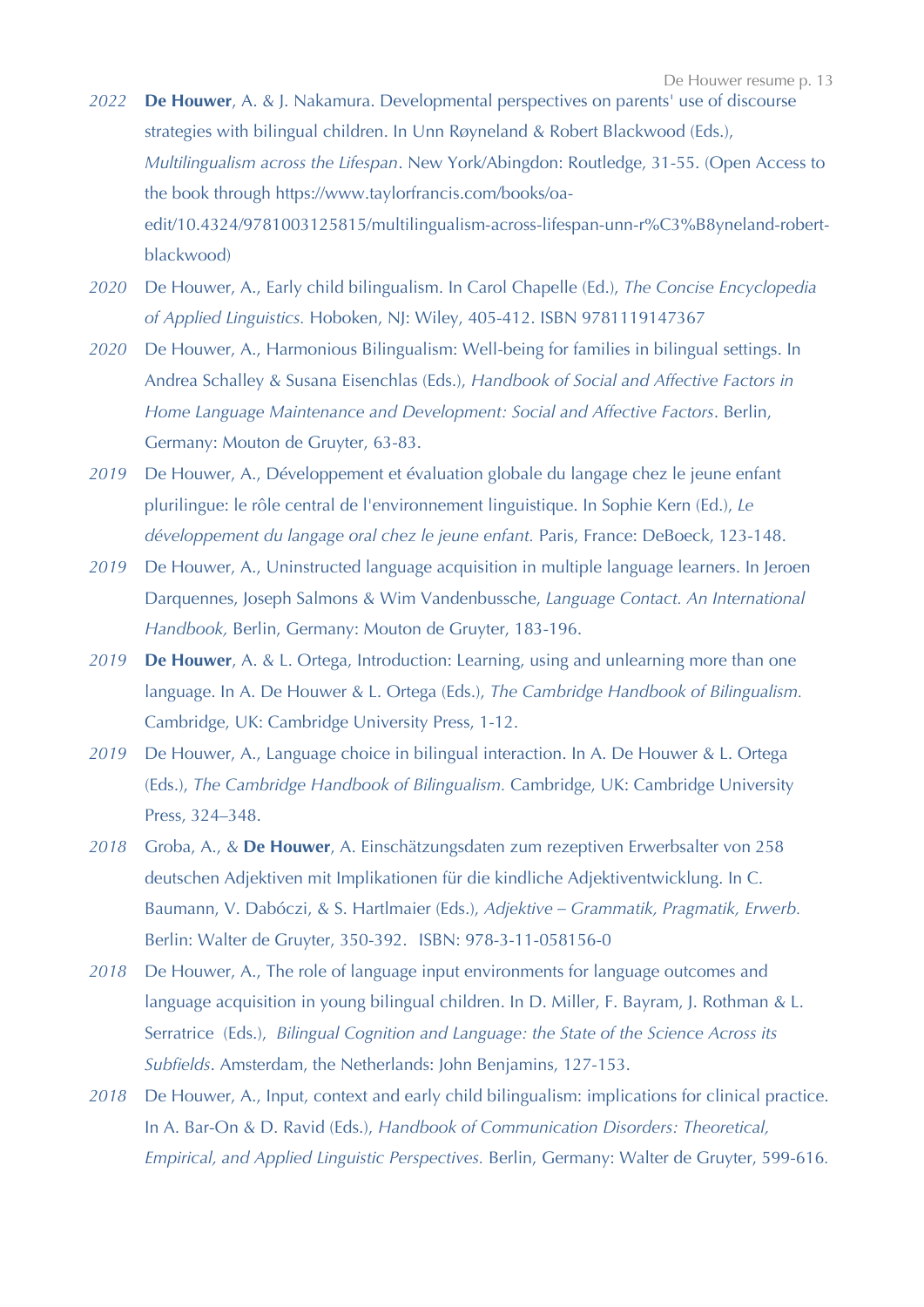- *2017* De Houwer, A., Minority language parenting in Europe and children's well-being. In N. Cabrera & B. Leyendecker (Eds.), *Handbook on Positive Development of Minority Children and Youth,* Berlin, Germany: Springer, 231-246.
- *2016* De Houwer, A., Early multilingualism and language awareness*.* In J. Cenoz, D. Gorter & S. May (Eds.), *Language Awareness and Multilingualism (Volume 6 of the Encyclopedia of Language and Education)*. Berlin, Germany: Springer, 1-15.
- *2016* De Houwer, A. & Bornstein, M.H., Balance patterns in early bilingual acquisition: A longitudinal study of word comprehension and production. In C. Silva-Corvalán & J. Treffers-Daller (eds.), *Language Dominance in Bilinguals. Issues of Measurement and Operationalization*, Cambridge, UK: Cambridge University Press, 134-155.
- *2015* De Houwer, A*.* Integration und Interkulturalität in Kindertagesstätten und in Kindergärten: Die Rolle der Nichtumgebungssprache für das Wohlbefinden von Kleinkindern [Integration and "interculturality" in child care centers and preschools: The role of the minority language for children's well-being]. In E. Reichert-Garschhammer, C. Kieferle, M. Wertfein, & F. Becker-Stoll (Eds.), *Inklusion und Partizipation. Vielfalt als Chance und Anspruch [Inclusion and Participation. Diversity as a Chance and a Challenge].* Göttingen, Germany: Vandenhoeck & Ruprecht, 113-125.
- *2014* De Houwer, A. The absolute frequency of maternal input to bilingual and monolingual children: a first comparison. In T. Grüter & J. Paradis (eds.), *Input and Experience in Bilingual Development*, Amsterdam, the Netherlands: John Benjamins, 37-58.
- *2014* De Houwer, A., Bilingual language development. In P. Brooks & V. Kempe (eds.), *Encyclopedia of Language Development*. Thousand Oaks, USA: Sage, 49-56.
- *2013* De Houwer, A., Early bilingualism. In C. Chapelle (ed.), *The Encyclopedia of Applied Linguistics.* Hoboken, USA: John Wiley, 1822-1830. Online ISBN: 9781405198431; DOI: 10.1002/9781405198431.
- *2011* De Houwer, A., The speech of fluent child bilinguals. In P. Howell & J. Van Borsel (eds.), *Multilingual Aspects of Fluency Disorders*. Bristol, UK: Multilingual Matters, 3-23.
- *2011* Leyendecker, B. & **De Houwer**, A., Frühe bilinguale und bikulturelle Erfahrungen Kindheit in zugewanderten Familien [Early bilingual and cultural experiences: childhood in immigrant families]. In H. Keller (ed*.), Handbuch der Kleinkindforschung (4. Auflage) [Handbook of Early Childhood Research, 4th edition*]. Bern, Switzerland: Huber, 178-217.
- *2011* Wilton, A. & **De Houwer**, A., The dynamics of English in a multilingual Europe. In A. De Houwer & A. Wilton (eds.), *English in Europe Today. Sociocultural and Educational Perspectives*, Amsterdam, the Netherlands: John Benjamins, pp. 1-13.
- *2011* De Houwer, A., Early bilingual development: the role of attitudes and language input. In I. Bangma & A. Riemersma, eds., *Multilingual Early Language Transmission (MELT). Summary of*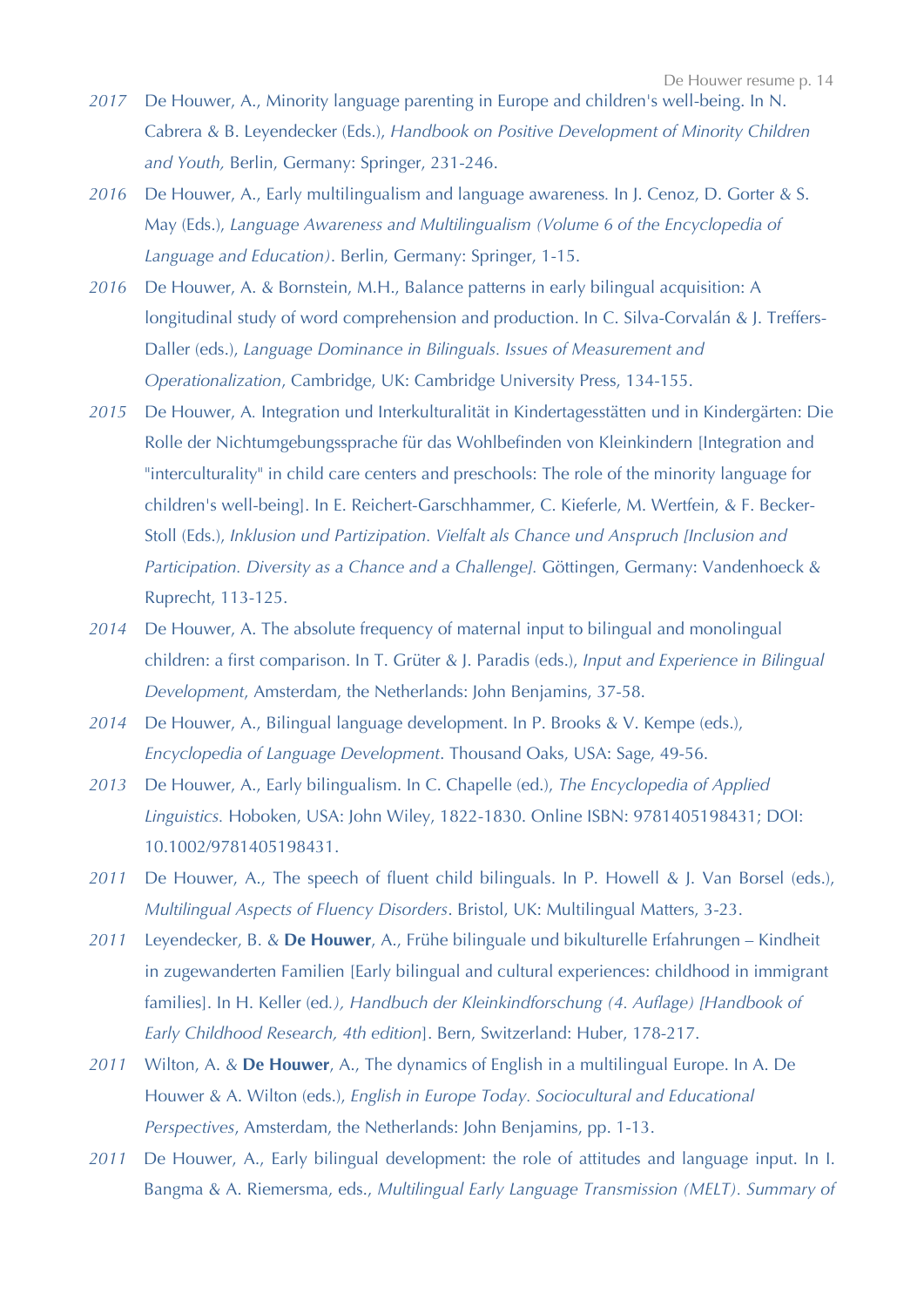*relevant literature on early multilingual learning, related to European smaller state and regional & minority language communities.* Leeuwarden/Ljouwert: Fryske Akademy, 91-100.

- *2010* De Houwer, A., Assessing lexical development in Bilingual First Language Acquisition: What can we learn from monolingual norms? In M. Cruz-Ferreira (ed.), *Multilingual Norms.*  Frankfurt, Germany: Peter Lang, 279-322.
- *2008* Bornstein, M.H., **De Houwer**, A., Cusick, M.A., & Putnick, D.L., How do we know what words children know? Methods and modifications. In M. Mantero, P. Chamness Miller & J. Watzke (eds.), *ISLS Readings in Language Studies. Vol. 1: Language across Disciplinary Boundaries.* New York, USA: The International Society for Language Studies.
- *2007* De Houwer, A., Reflections on child family bilingualism: time to focus on factors promoting harmonious bilingual development. In J. De Schryver & A. Vlasselaers, eds., *Naar Panama: opstellen voor Fred Van Besien [To Panama: Essays for Fred Van Besien].* Brussels, Belgium, VLEKHO, 111-129.
- *2007* Vandekerckhove, R., **De Houwer**, A. & Remael, A., Intralinguale ondertiteling op de Vlaamse televisie: een spiegel voor de taalverhoudingen in Vlaanderen? [Intralingual subtitling on Flemish television: a reflection of language relations in Flanders?], In D. Sandra, R. Rymenans, P. Cuvelier & P. Van Petegem, eds., *Tussen taal, spelling en onderwijs: essays bij het emeritaat van Frans Daems [Between language, spelling and education: essays for Frans Daems, Emeritus],* Gent, Belgium: Academia Press, 71-83.
- *2006* Vandekerckhove, R., **De Houwer**, A. Remael A. & Van der Niepen, I., Intralinguale ondertiteling van Nederlandstalige televisieprogramma's in Vlaanderen: linguïstische en extra-linguïstische determinanten [Intralingual subtitling of Dutch television programmes in Flanders: linguistic and extra-linguistic determinants]. In T. Koole, J. Nortier & B. Tahitu, eds., *Artikelen van de Vijfde Sociolinguïstische Conferentie [Articles of the Fifth Sociolinguistic Conference],* Delft, the Netherlands: Eburon, 503-513*.*
- *2006* Kuppens, A. & **De Houwer**, A., Van Alijs tot Zapt'em: De zelfgerapporteerde taal van Antwerpse jongeren [From "alijs" to "zaptem": the self-reported language use of Antwerp youngsters]. In T. Koole, J. Nortier & B. Tahitu, eds., *Artikelen van de Vijfde Sociolinguïstische Conferentie [Articles of the Fifth Sociolinguistic Conference], Delft, the Netherlands: Eburon,* 319-329*.*
- *2006* De Houwer, A., Bilingual development in the early years. In K. Brown, ed., *Encyclopedia of Language and Linguistics*, 2nd Ed., Oxford, UK: Elsevier, 781-787.
- *2005* De Houwer, A., Early bilingual acquisition: focus on morphosyntax and the Separate Development Hypothesis. In J. Kroll & A. de Groot, eds., *The Handbook of Bilingualism*. Oxford, UK: Oxford University Press, 30-48.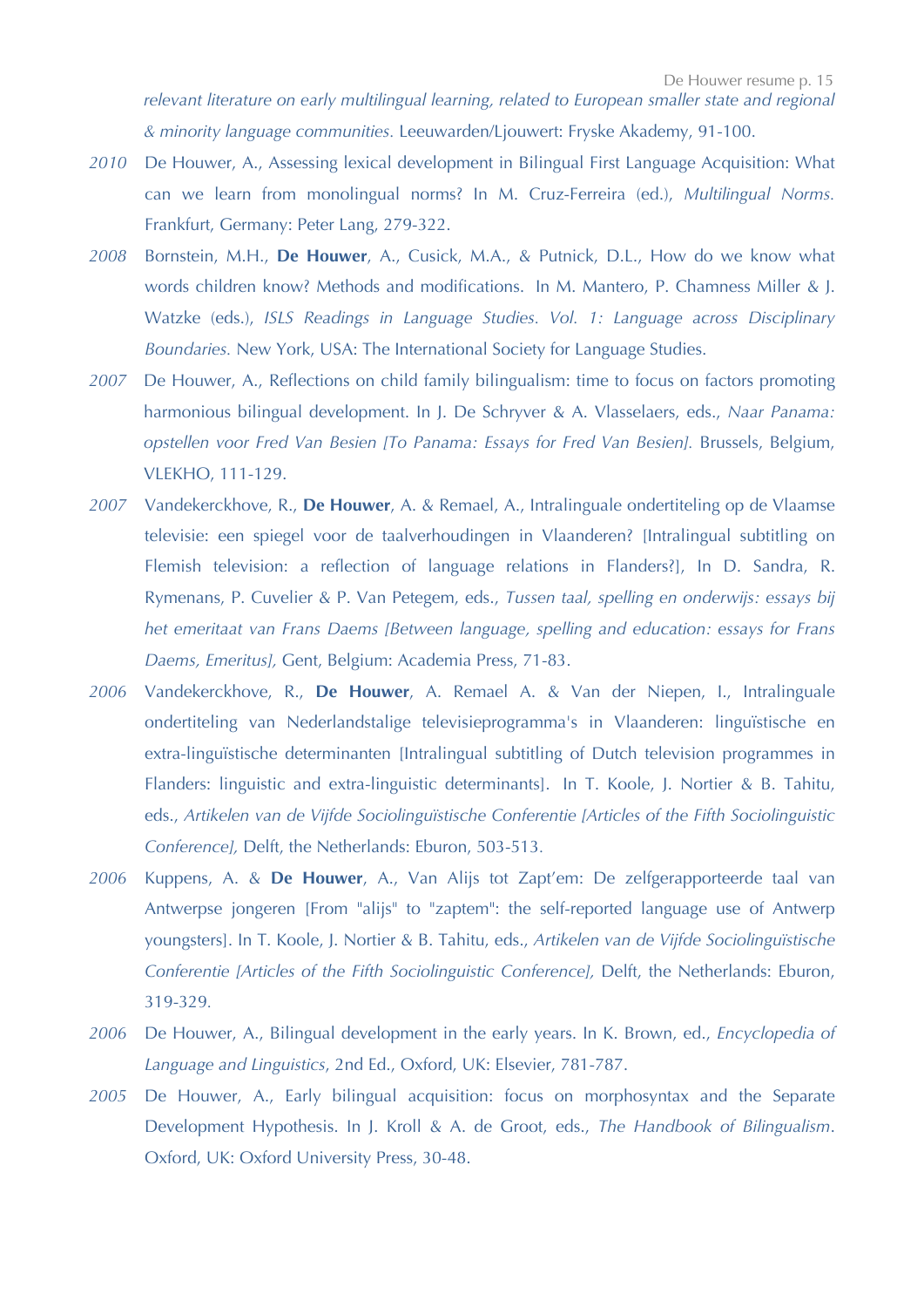- *2004* De Houwer, A., Jonge kinderen met twee talen [Young children with two languages]. In: Vlaamse Onderwijsraad [Flemish Educational Council], ed., *Meer talen in de basisschool? Een verkenning. [More languages in primary school? An exploration].* Antwerp, Belgium: Garant, 67-78.
- *2004* De Houwer, A., Trilingual input and children's language use in trilingual families in Flanders'. In C. Hoffmann & J. Ytsma, eds., *Trilingualism in the Individual, Family and Society*, Clevedon, UK: Multilingual Matters, 118-138.
- *2003* Kuppens, A. & **De Houwer**, A., Dialect is niet voor kinderen: Attitudes tegenover Standaardnederlands en dialect in kindgerichte spraak [Dialect is not for children: Attitudes towards Standard Dutch and dialect in child directed speech]. In J. Nortier & T. Koole, eds., *Artikelen van de vierde Sociolinguïstische conferentie [Articles from the fourth Sociolinguistics conference],* Delft, the Netherlands: Eburon, 268-276.
- *2001* De Houwer, A., Language maintenance in trilingual families in Flanders. CD-ROM, *L3 Conference*, Leeuwarden, the Netherlands: Fryske Akademy.
- *2000* Gillis, S. & **De Houwer**, A., Methodologie van de kindertaalstudie [Methods for investigating child language]. In S. Gillis & A. Schaerlaekens, eds., *Kindertaalverwerving: een Handboek voor het Nederlands [Child Language Acquisition: a Handbook for Dutch].* Groningen, the Netherlands: Martinus Nijhoff, 39-91.
- *2000* De Houwer, A., Children's linguistic environments: a first impression. In M. Beers, B. van den Bogaerde, G. Bol, J. de Jong & C. Rooijmans, eds., *From Sound to Sentence. Studies on First Language Acquisition*. Groningen, the Netherlands: Centre for Language and Cognition, 57-68
- *1999* De Houwer, A., Environmental factors in early bilingual development: the role of parental beliefs and attitudes. In G. Extra & L. Verhoeven, eds., *Bilingualism and Migration*. Berlin, Germany: Mouton de Gruyter, 75-95.
- *1998* **De Houwer**, A. & Gillis, S., Introduction. In S. Gillis & A. De Houwer, eds., *The Acquisition of Dutch*. Amsterdam, the Netherlands: John Benjamins, xiii-xvi.
- *1998* **De Houwer**, A. & Gillis, S., Dutch child language: an overview. In S. Gillis & A. De Houwer, eds., *The Acquisition of Dutch*. Amsterdam, the Netherlands: John Benjamins, 1-100.
- *1998* De Houwer, A., Taalontwikkeling bij meertalige kinderen [Language acquisition in multilingual children]. In H. Peters H., R. Bastiaanse, J. Van Borsel, P. Dejonckere, K. Jansonius-Schultheiss, S. van der Meulen & B. Mondelaers, eds., *Handboek Stem-, Spraak-, Taalpathologie [Handbook of Speech and Language Pathology].* Houten, the Netherlands: Bohn, Stafleu, Van Loghum, pp. A7.4.2/1-A7.4.2/20.
- *1997* De Houwer, A., Taalvaardigheid en taalkeuze bij jonge tweetalige kinderen [Language skills and language choice in young bilingual children]. In W. de Geest, ed., *Recente Studies in Contactlinguïstiek [Recent Studies in Contact Linguistics*], Bonn, Germany: Dümmler, 81-87.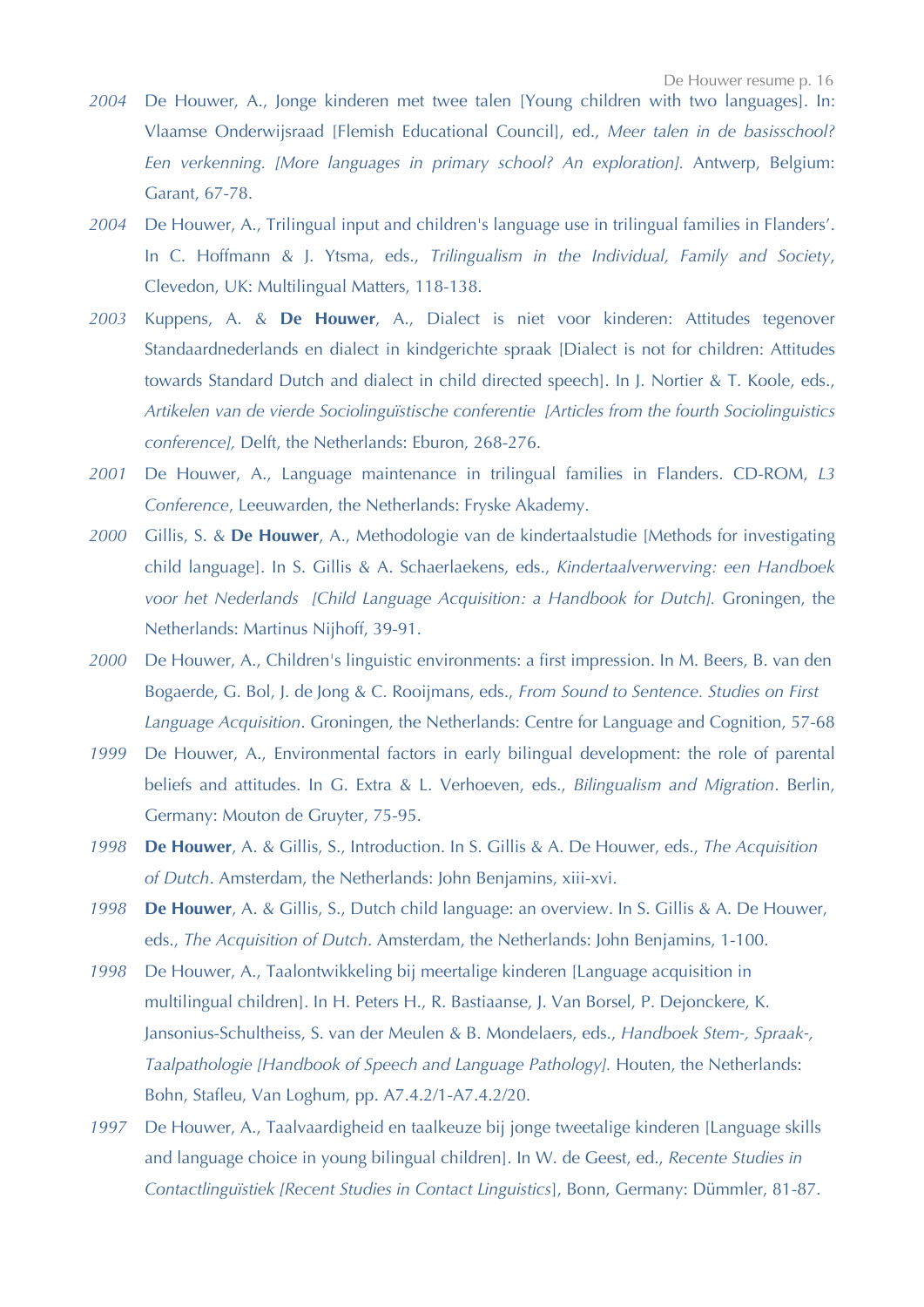- *1997* De Houwer, A., The role of input in the acquisition of past verb forms in English and Dutch: evidence from a bilingual child. In E. Clark, ed., *Proceedings of the 28th Stanford Child Language Research Forum*, Stanford, USA: CSLI, 153-162.
- *1997* **De Houwer**, A. & Wölck, W., An ethnographic method for studying attitudes towards child language. In M. Pütz, ed., *Language Choices? Conditions, Constraints, and Consequences*, Amsterdam, the Netherlands: John Benjamins, 275-286.
- *1997* De Houwer, A., Aquisição bilingüe da linguagem. In P. Fletcher & B. MacWhinney, eds., *Compêndio da Linguagem da Criança,* Porto Alegre, Brazil: Artes Médicas, 185-208. (Portuguese translation of the next title)
- *1995* De Houwer, A., Bilingual language acquisition. In P. Fletcher & B. MacWhinney, eds., *A Handbook of Child Language*, Oxford, UK: Blackwell, 219-250.
- *1995* De Houwer, A., Beschrijvingen van kinderen en hun taalgedrag: een etnolinguïstische benadering' [Descriptions of children and their linguistic behavior: an ethnolinguistic approach]. In E. Huls & J. Klatter-Folmer, eds., *Artikelen van de Tweede Sociolinguïstische Conferentie [Articles of the Second Sociolinguistic Conference], Delft, the Netherlands:* Eburon, 261-268.
- *1994* De Houwer, A., The Separate Development Hypothesis: method and implications. In G. Extra & L. Verhoeven, eds., *The Cross-Linguistic Study of Bilingual Development*, Amsterdam, the Netherlands: North-Holland, 39-50.
- *1992* De Houwer, A., In search of the ideal bilingual. In P. Nelde, ed., *It's easy to mingle when you are bilingual*, Bonn, Germany: Dümmler, 77-87.
- *1987* De Houwer, A., Gender marking in a young Dutch-English bilingual child. In: *Proceedings of the Child Language Seminar,* York, UK: University of York, 53-65.
- *1985* De Houwer, A., The simultaneous acquisition of English and Dutch: a case study. In M. Spoelders, F. van Besien, F. Lowenthal & F. Vandamme, eds., *Language acquisition and learning. Essays in educational pragmatics 2.* Leuven, Belgium: Acco, 30-40.
- *1985* De Houwer, A., Some features of the verb phrase in the speech of a three-year-old bilingual. In M. Dominicy & H. Baetens Beardsmore, eds., *Linguistics in Belgium 7*. Brussels, Belgium: University of Brussels, 45-66.
- *1984* De Houwer, A., Repairs and the use of the monitor in early second language acquisition. In H. Krenn, J. Niemeyer & U. Eberhardt, eds., *Sprache und Gesellschaft.* Tübingen, Germany: Max Niemeyer Verlag, 130-142.
- *1984* De Houwer, A., The development of the verb phrase in a bilingual child. In D. Singleton & D. Little eds., *Language Learning in Formal and Informal Contexts.* Dublin, Ireland: IRAAL, 41-53.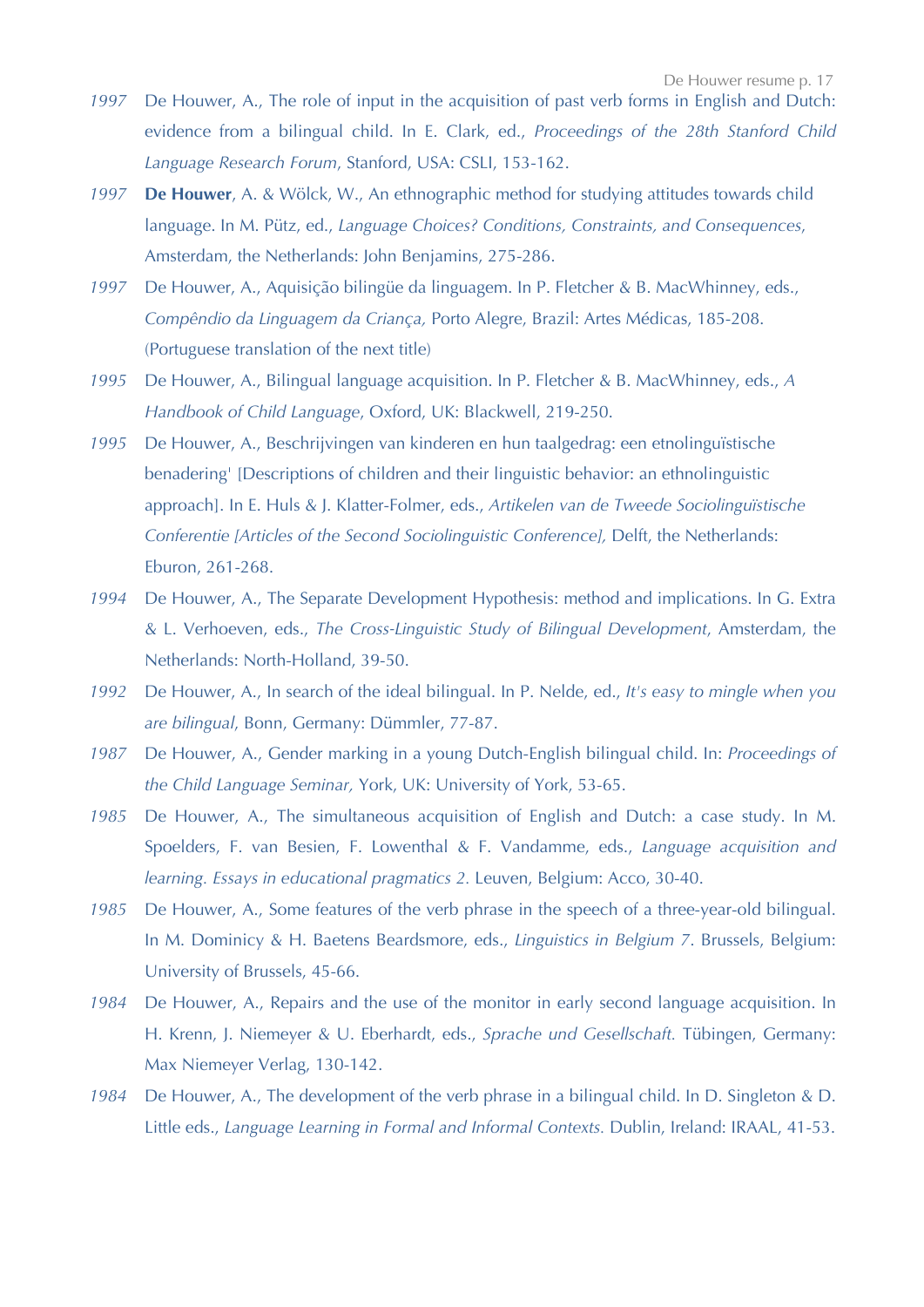- *1984* De Houwer, A., Mezcla de códigos en el habla de una niña de tres años bilingüe en inglés y holandés. In M. Siguan, ed., *Adquisición Precoz de una Segunda Lengua.* Barcelona, Spain: Publicacions i edicions de la universitat de Barcelona, 87-102.
- 1984 De Houwer, A., Repetition in the speech of a three-year-old bilingual. In J. Den Haese & J. Nivette, eds., *Aila Brussels 84. Proceedings.* Brussels, Belgium: University of Brussels, 361- 362.

### **Other contributions**

*2022* **De Houwer**, A., & M. Pascall. Wie lange dauert es, bis mehrsprachig aufwachsende Kinder die deutsche Sprache erlernt haben? [How long does it take for bilingual children to learn German?] In *Das Kita-Handbuch* (online, OA), Martin R. Textor & Antje Bostelmann (eds.). Link:

https://www.kindergartenpaedagogik.de/fachartikel/bildungsbereicheerziehungsfelder/sprache-fremdsprachen-literacy-kommunikation/wie-lange-dauert-es-bismehrsprachig-aufwachsende-kinder-die-deutsche-sprache-erlernt-haben

*2021* **De Houwer**, A., & M. Pascall (2021). "Sie sollten mit Ihrem Kind zu Hause Deutsch sprechen": ein guter Rat an nicht-deutschsprachige Eltern? ["You should only speak the school language at home": a good piece of advice for parents who speak another language as their first language?] In *Das Kita-Handbuch* (online, OA), Martin R. Textor & Antje Bostelmann (eds.). Link:

https://www.kindergartenpaedagogik.de/fachartikel/bildungsbereicheerziehungsfelder/sprache-fremdsprachen-literacy-kommunikation/sie-sollten-mit-ihrem-kindzu-hause-deutsch-sprechen-ein-guter-rat-an-nicht-deutschsprachige-eltern

- *2021* Pascall, M. & A. **De Houwer**, Mehrsprachige Literacy-Erziehung in der Kita [Multilingual literacy education in preschool]. In *Das Kita-Handbuch* (online, OA), Martin R. Textor & Antje Bostelmann (eds.). Link: https://www.kindergartenpaedagogik.de/fachartikel/bildungsbereicheerziehungsfelder/sprache-fremdsprachen-literacy-kommunikation/mehrsprachige-literacyerziehung-in-der-kita
- *2021* A. **De Houwer** & M. Pascall, Mehrsprachige Kinder fangen nicht später an zu sprechen als einsprachige [Bilingual children do not start speaking later than monolinguals]. In *Das Kita-Handbuch* (online, OA), Martin R. Textor & Antje Bostelmann (eds.). Link: https://www.kindergartenpaedagogik.de/fachartikel/bildungsbereicheerziehungsfelder/sprache-fremdsprachen-literacy-kommunikation/mehrsprachige-kinderfangen-nicht-spaeter-an-zu-sprechen-als-einsprachige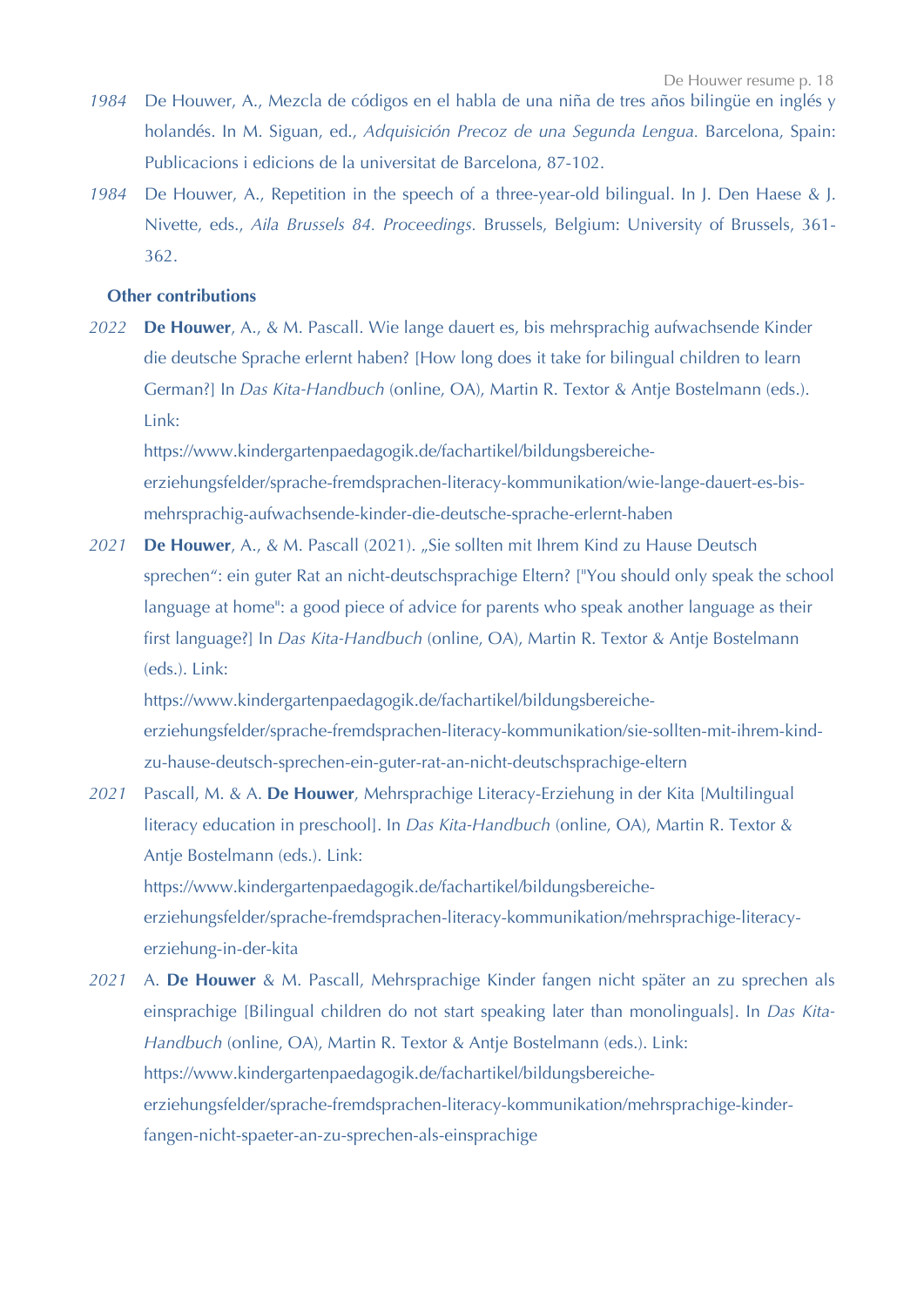- *2021* Pascall, M. & A. **De Houwer**, Das Netzwerk für Harmonische Mehrsprachigkeit HaBilNet stellt sich vor [An introduction to the Harmonious Bilingualism Network HaBilNet]. In *Das Kita-Handbuch* (online, OA), Martin R. Textor & Antje Bostelmann (eds.). Link: https://www.kindergartenpaedagogik.de/fachartikel/bildungsbereicheerziehungsfelder/sprache-fremdsprachen-literacy-kommunikation/das-netzwerk-fuerharmonische-mehrsprachigkeit-habilnet-stellt-sich-vor
- *2021* **De Houwer**, A., & M. Pascall. Unsere Kinder und ihre Sprachen: Hürden, Bedürfnisse und Chancen [Our children and their languages: hurdles, needs, and opportunities]. In *Das Kita-Handbuch* (online, OA), Martin R. Textor & Antje Bostelmann (eds.). Link: https://www.kindergartenpaedagogik.de/fachartikel/bildungsbereicheerziehungsfelder/sprache-fremdsprachen-literacy-kommunikation/unsere-kinder-und-ihresprachen-huerden-beduerfnisse-und-chancen
- *2015* De Houwer, A. Foreword. A personal account of foreign language learning and some additional thoughts. In *Age and Foreign Language Learning in School*, by A. Lambelet & R. Berthele. Basingstoke/New York: Palgrave MacMillan, vii-xiii.
- *2012* De Houwer, A. Milestones in bilingual children's language development. In *Encyclopedia of Language and Literacy Development*. London, ON, Canada: Western University, 1-8.
- *2011* De Houwer, A., Early bilingual development: the role of attitudes and language input. In I. Bangma & A. Riemersma, eds., *Multilingual Early Language Transmission (MELT). Summary of relevant literature on early multilingual learning, related to European smaller state and regional & minority language communities.* Leeuwarden/Ljouwert: Fryske Akademy, 91-100.
- *2007* De Houwer, A., Reflections on child family bilingualism: time to focus on factors promoting harmonious bilingual development. In J. De Schryver & A. Vlasselaers, eds., *Naar Panama: opstellen voor Fred Van Besien [To Panama: Essays for Fred Van Besien].* Brussels, Belgium, VLEKHO, 111-129.
- *2007* Vandekerckhove, R., **De Houwer**, A. & Remael, A., Intralinguale ondertiteling op de Vlaamse televisie: een spiegel voor de taalverhoudingen in Vlaanderen? [Intralingual subtitling on Flemish television: a reflection of language relations in Flanders?], In D. Sandra, R. Rymenans, P. Cuvelier & P. Van Petegem, eds., *Tussen taal, spelling en onderwijs: essays bij het emeritaat van Frans Daems [Between language, spelling and education: essays for Frans Daems, Emeritus],* Gent, Belgium: Academia Press, 71-83.
- *2003* De Houwer, A., Taal als basisinstrument voor het leven: Hoe u uw kind kan helpen bij het leren praten (in één of meer talen) [Language as basic tool for life: How you can help your child in learning to talk]. Brochure, Antwerp University, Belgium.
- *1999* De Houwer, A., Two or more languages in early childhood: some general points and some practical recommendations. ERIC digest. EDO-FL-99-03, ERIC Clearinghouse on Languages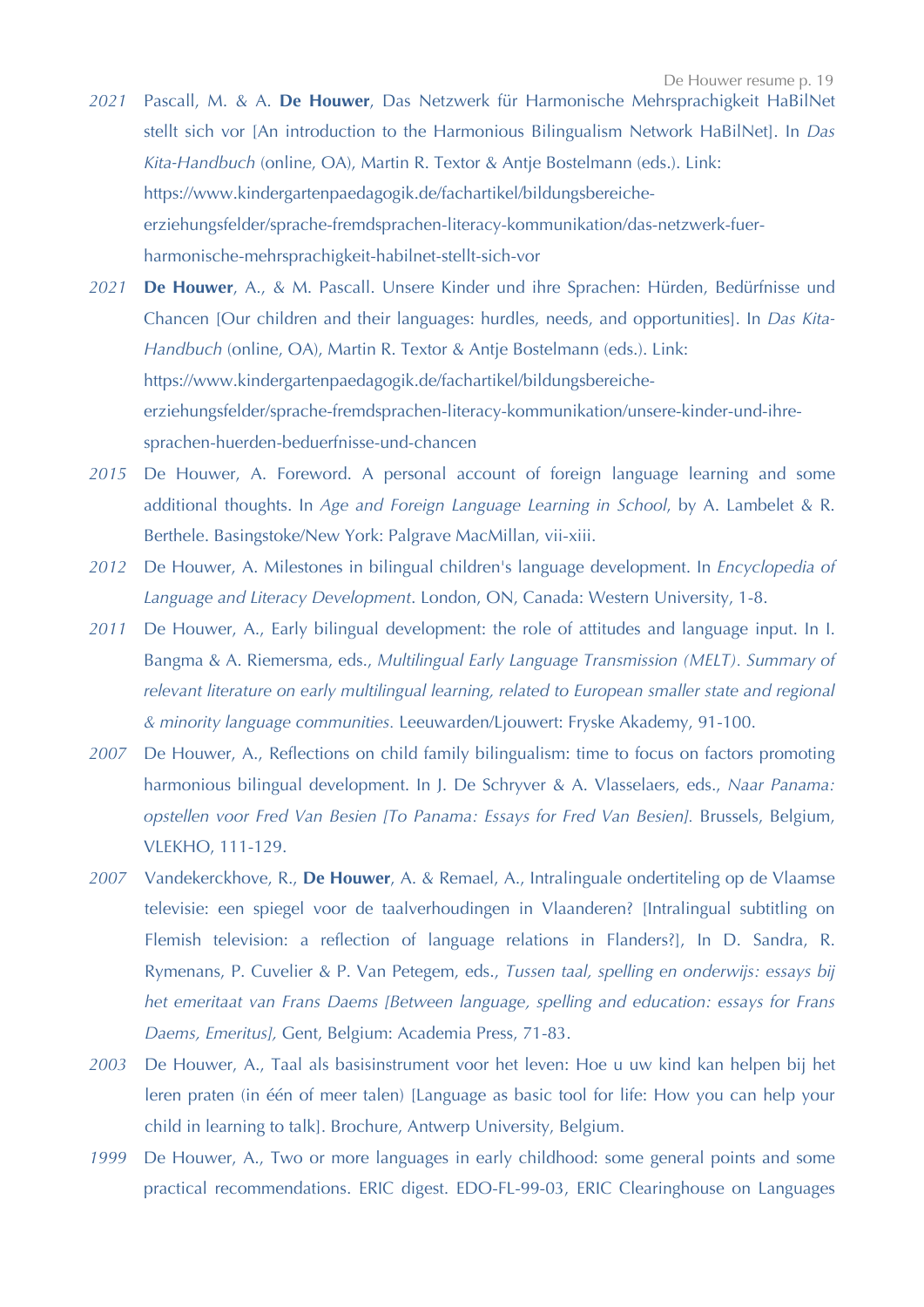and Linguistics, Washington: Center for Applied Linguistics. http://www.cal.org/resourcecenter/resource-archive/digests/(offset)/105

- *1998* De Houwer, A., Deux langues ou plus pour le jeune enfant: une contribution à la réflexion sur le bilinguisme, le Furet 26: 4-5 (monthly magazine for educators, Strasbourg, France)
- *1997* De Houwer, A., Raising bilingual children: some hints, Parent-Teacher Association Newsletter, International School of Brussels, Belgium, February issue, p. 9
- *1997* De Houwer, A., Tweetalig opgroeiende kinderen en mogelijke problemen met taal: tijd voor actie. [Children growing up bilingually and potential problems with language: time for action]. In: *Proceedings of the Jubilee Congress of the Dutch Association for Logopedics and Phoniatrics,* 82-86.
- *1997* Wölck, W. & **De Houwer**, A., Introduction. In W. Wölck & A. De Houwer, eds., *Recent Studies in Contact Linguistics*, Bonn, Germany: Dümmler, xiii-xv.
- *1995* De Houwer, A., Verwachtingen omtrent kindertaal: een eerste impressie [Expectations about child language: a first impression]. In L. Elbers, S. van der Meulen & L. Schlichting, eds., *NET-Symposium 1995 (NET=Network First Language Acquisition),* Utrecht, the Netherlands: Utrecht University, 50-52.
- *1993* Gillis, S. & **De Houwer**, A., Inleiding [Introduction]. In S. Gillis & A. De Houwer, eds., *NETwerken: bijdragen van het Vijfde NET-Symposium [NET-working: papers from the Fifth NETsymposium (NET=Network first language acquisition*)]*,* Antwerp, Belgium: Universiteit Antwerpen, 1-3.
- *1993* **De Houwer**, A. & Gillis, S., Inleiding [Introduction]. In A. De Houwer, & S. Gillis, eds., *Kindertaalonderzoek in het Nederlands taalgebied: een overzicht [Child language research in the Dutch-speaking world: an overview*]*,* Antwerp, Belgium: Universiteit Antwerpen, 1-2.
- *1992* De Houwer, A., Morfosyntactisch kunnen bij nederlandstalige driejarigen [Morphosyntactic abilities in Dutch-speaking three-year-olds]. In P. Jordens & A. Wijnands, eds., *Fourth NET-Symposium 1992 (NET=Network First Language Acquisition),* Amsterdam, the Netherlands: Free University of Amsterdam Press, 20-24.
- *1987* **De Houwer**, A. & Gillis, S., Introduction. In A. De Houwer & S. Gillis, eds., *Perspectives on child language*, Brussels, Belgium: Editions de l'Université de Bruxelles, 7-9.

## **Book reviews** *(all as sole author)*

- *2000* Growing up bilingual, by A. Zentella, *International Journal of Bilingualism* 4: 109-113.
- *1999* Language mixing in infant bilingualism, by E. Lanza, *Anthropological Linguistics* 41: 409-411.
- *1998* Language, education and society in a changing world, by T. Hickey & J. Williams, eds. (book notice) *Language* 74: 195-196.
- *1998* Lexical issues in language learning, by B. Harley, ed., *Clinical Linguistics and Phonetics* 12: 156-157.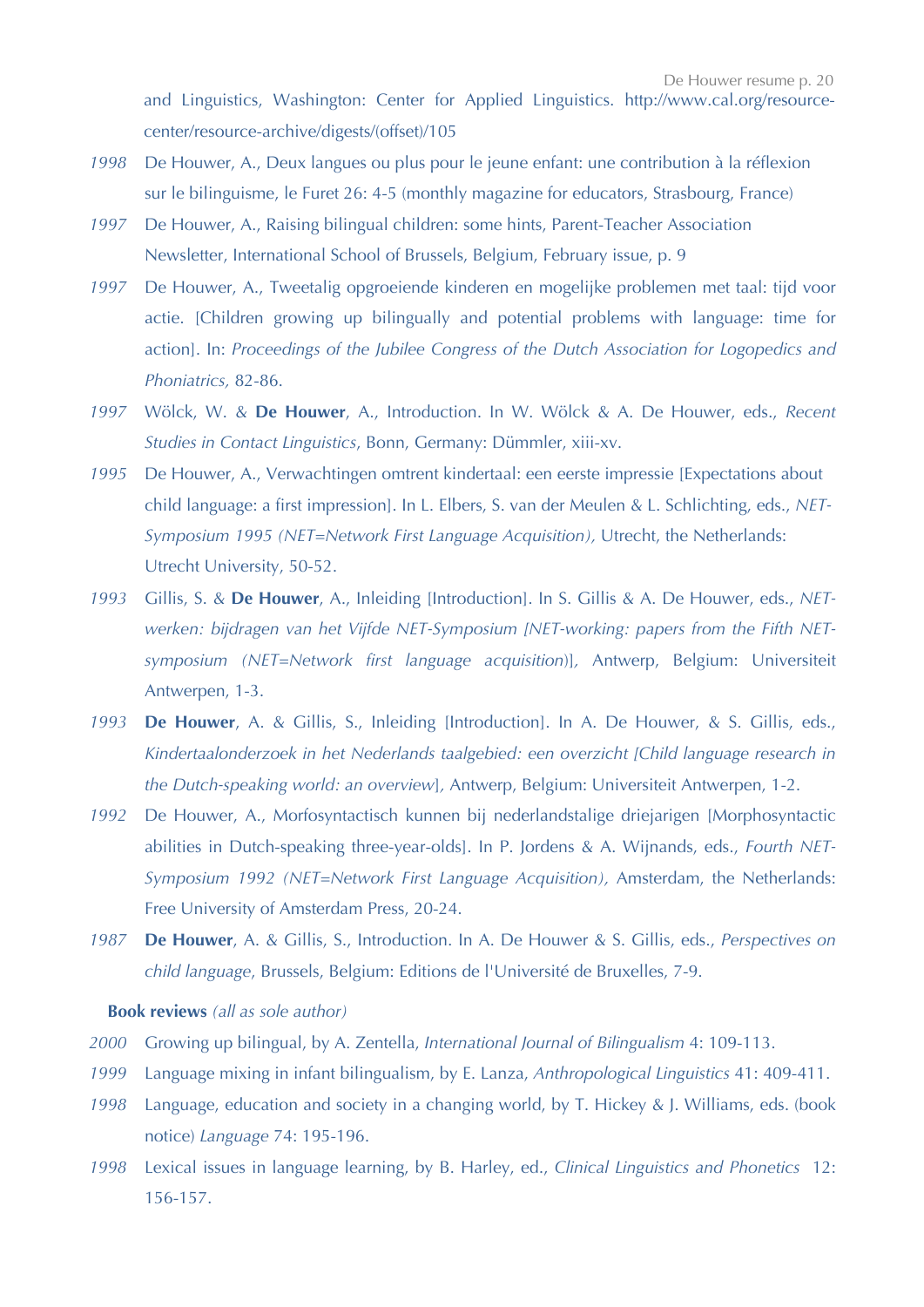- *1995* Input and interaction in language acquisition, by C. Gallaway & B. Richards, eds. *First Language* 15: 231-238.
- *1994* One parent, one language, by S. Döpke (book notice) *Language* 70: 98.
- *1994* One parent, one language, by S. Döpke. *Journal of Child Language* 21: 745-748.
- *1993* School, gezin en welbevinden [School, family and wellbeing], by H. Brutsaert. *Tijdschrift voor Sociologie [Journal for Sociology]* 14: 378-381*.*
- *1990* Preliminary approaches to language development, by K. Plunkett. *Applied Psycholinguistics*  11: 461-464.
- *1990* De taalverwerving van het kind [The child's language development], by A.M. Schaerlaekens & S. Gillis. *Journal of Child Language* 17: 240-245*.*
- *1988* De taalverwerving van het kind [The child's language development], by A.M. Schaerlaekens & S. Gillis. *Psychologica Belgica* 28: 95-97.
- *1985* Kommunikation in einer kindlichen Sozialwelt, by J. Streeck. *Journal of Pragmatics,* 9: 405- 411.
- *1985* The Boat's Gonna Leave, by A. Nemoianu. *Journal of Pragmatics,* 8: 848-857.
- *1984* Language and Speech, by G. Miller. *Belgisch Tijdschrift voor Filologie en Geschiedenis [Belgian Journal for Philology and History*] LXII: 536-538.

## **Unpublished works** *(all as sole author)*

*2019* The assumption of so-called "reduced input" to bilingual children. Manuscript. DOI: 10.13140/RG.2.2.30464.58880 (https://www.researchgate.net/profile/Annick\_De\_Houwer)

- *2017* BILTALK, Talk and Interaction Questions for Parents in Bilingual Settings. Manuscript.
- *2017* PEGEBOS-3. Polish-German and English-German Early Bilingualism Online Survey Wave 3 @ child age 3;6. Manuscript.
- *2016* PEGEBOS-2. Polish-German and English-German Early Bilingualism Online Survey Wave 2 @ child age 2;9. Manuscript.
- *2016* BILPATT, Language Attitude Questions for Parents in Bilingual Settings. Manuscript.
- *2016* PEGEBOS-1. Polish-German and English-German Early Bilingualism Online Survey Wave 1 @ child age 2;0. Manuscript.
- *2002* PRELAR, The Preschool Language Context and Activity Record. Manuscript.
- *1999* LID, The Language Input Diary. Manuscript. (First reported on in De Houwer, A. & Bornstein, M.H. (2003). Balancing on the tightrope: language use patterns in bilingual families with young children. Fourth International Symposium on Bilingualism, Tempe, Arizona, USA, April 30 - May 3; see also De Houwer, A. (2011). Language input environments and language development in bilingual acquisition. *Applied Linguistics Review, 2*: 221-240.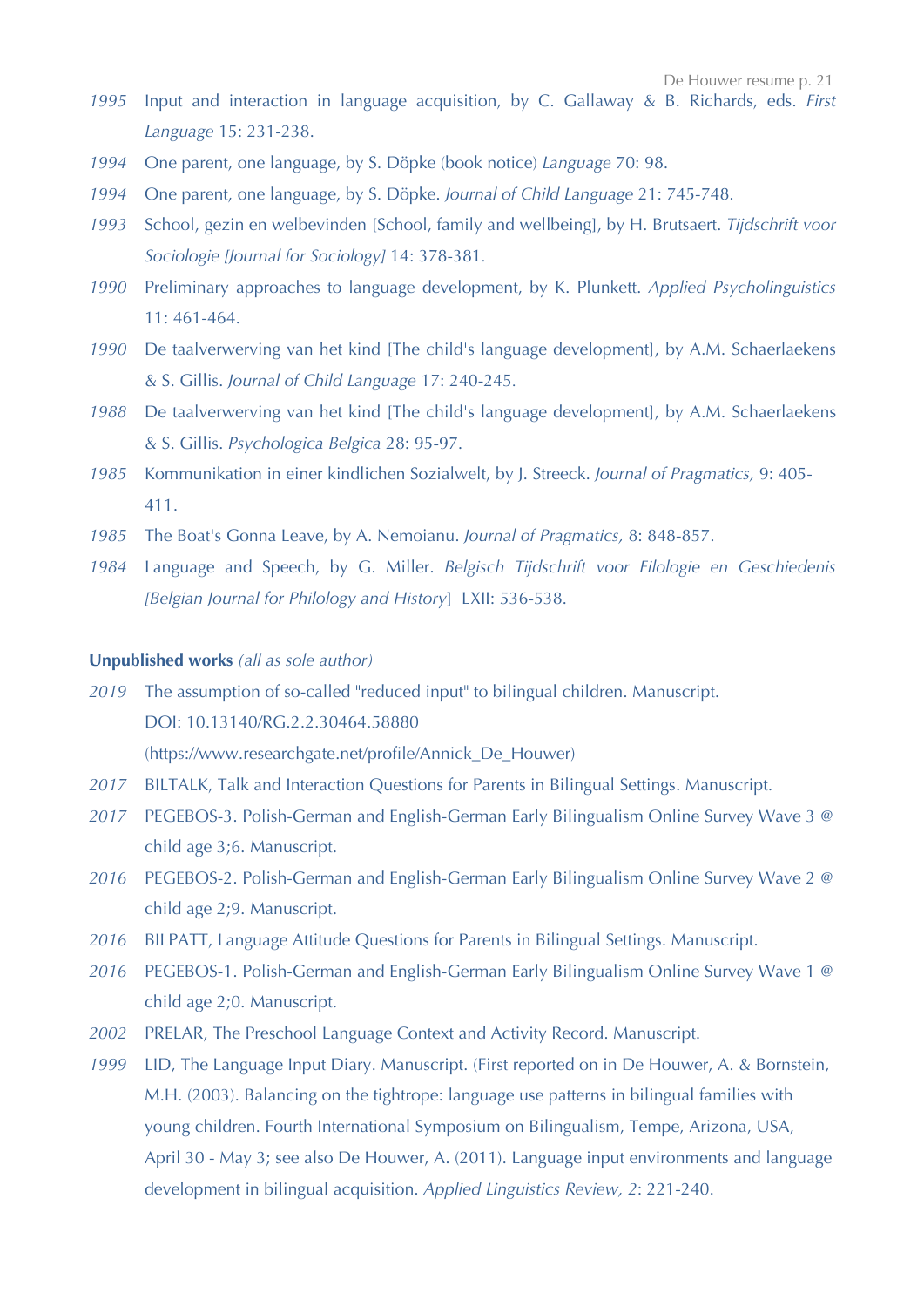*1999* My Baby and Language. Manuscript. (First reported on in De Houwer, A., & Bornstein, M.H. (2016). Bilingual mothers' language choice in child-directed speech: Continuity and change. *Journal of Multicultural and Multilingual Development, 37*(7): 680-693. doi: 10.1080/01434632.2015.1127929)

## **Blog article**

*2022* Pascall, M. & A. **De Houwer**. Emergent multilingual literacy in early childhood education and care*.* https://www.habilnet.org/emergent-multilingual-literacy-in-early-childhood-educationand-care/

## **Videos (selection)**

- 2020 Early child bilingualism: BFLA compared to ESLA. https://vimeo.com/416621250
- *2020* Typical language learning settings & trajectories for early child bilingualism. https://vimeo.com/415653440
- *2000* Un enfant, plusieurs langues: une introduction [One child, several languages: an introduction]. Video (11 mins.). https://www.youtube.com/watch?v=qJ9Uihrqx2A&t=11s
- *1999* Kinderen met twee talen: Een kennismaking [Children with two languages. An introduction]. Video (11 mins.). https://www.youtube.com/watch?v=OdzA-9Gcpug&t=3s

## **Recent media attention to my work and web presence** (selection last 10 years)

- *2021* Podcast (Harmonious Bilingualism: A Chat with Dr. Annick De Houwer), by Entre Dos Podcast, March 31, *https://entredospodcast.com/2021/03/31/harmonious-bilingualism-achat-with-dr-annick-de-houwer/*
- *2021* Video interview on How to speak effectively with a bilingual child, by Raising Multilinguals Live, Febr. 2 *https://www.youtube.com/watch?v=8NXsBXfUK6w*
- *2020* Interviewed for an article on raising bilingual children that appeared in the German weekly *Welt*, December 3, 2020 *https://www.welt.de/wissenschaft/plus219475648/Bilingualitaet-Deutsch-spricht-Finlay-nur-wenn-er-eine-ganz-besondere-Bitte-hat.html*
- *2020* Interviewed for an article on the teaching of English in German primary schools that appeared in the German weekly *Welt am Sonntag*, March 22, 2020
- *2020* Asked to respond to a reader's question on foreign language learning for the January issue of the German *Reader's Digest* (p. 28)
- *2019* Interviewed for an article on the teaching of Latin in German schools that appeared in the German weekly *Welt am Sonntag*, September 08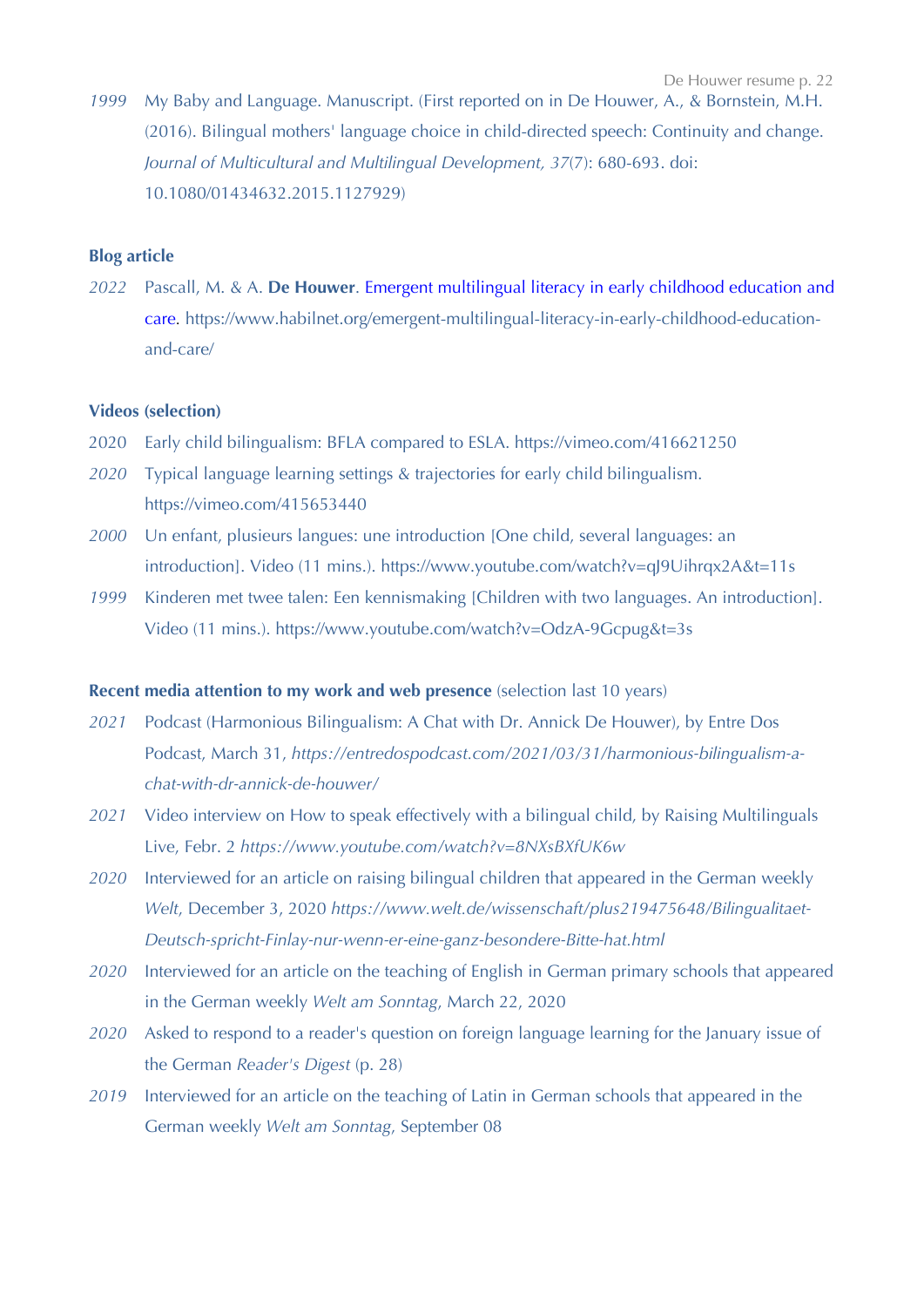- *2019* An interview (in German) on early bilingualism is now part of an online *ZEIT*-Videoseminar on developmental psychology (https://www.zeitakademie.de/seminare/koerpergeist/entwicklungspsychologie/# )
- *2019* Interviewed for an article (in German) on parents choosing to speak a foreign language to children, for the Swiss newspaper *Neue Zürcher Zeitung* (https://www.nzz.ch/wissenschaft/zweisprachige-erziehung-wann-profitieren-die-kinderld.1472295, April 11)
- *2018* Online quiz (in German) about language learning for the German weekly *Die Zeit* (https://www.zeit.de/campus/2018-11/beat-the-prof-spracherwerb-fremdsprachen)
- *2017* Video interview (in English) on intergenerational language loss and Harmonious Bilingual Development with Ludovica Serratrice of the University of Reading, UK, available online through https://www.youtube.com/c/HaBilNet
- *2017* Interview (in German) on bilingual children in preschool for the magazine Perspektive Baden-Württemberg (http://perspektive-bw.de/2017/01/30/mehrsprachigkeit/ )
- *2016* Interviewed for an article (in English) on raising trilingual children, the Wall Street Journal, Nov. 2, *https://www.wsj.com/articles/raising-a-trilingual-child-1478110620*
- *2016* Interviewed for a radio program (in German) on early multilingualism on WDR5, cultural division of the German Westdeutsche Rundfunk, *http://www1.wdr.de/mediathek/audio/wdr5/wdr5-leonardo-hintergrund/audio-kinderlernen-zwei-sprachen-fast-von-allein-100.html*
- *2016* Interviewed for an article (in German) on language learning and bilingualism for *Die Brücke*, a "street magazine" in Erfurt, Germany
- *2016* Interviewed for an article (in German) on early multilingualism, *Die Welt am Sonntag* ("Wie Mehrsprachigkeit unser Gehirn verändert" [how multilingualism changes our brain]), national newspaper, Germany, available online through https://www.welt.de/wissenschaft/article154185581/Wie-Mehrsprachigkeit-unser-Gehirnveraendert.html
- *2016* Interview about multilingual children in child care centers and preschools, YouTube channel of the German Youth Institute, Munich, Germany, available online through https://www.youtube.com/watch?v=hkU6VHVRZFI
- *2015* Interviewed for an article on early multilingualism, *Die Zeit* nr. 47 ("Ein Kind, drei Sprachen" [one child, three languages]), national newspaper, Germany, available online through http://www.zeit.de/2015/47/mehrsprachigkeit-kinder-vorteile/komplettansicht
- *2015* Blog by François Grosjean on my work on the 'one person, one language' strategy, available online through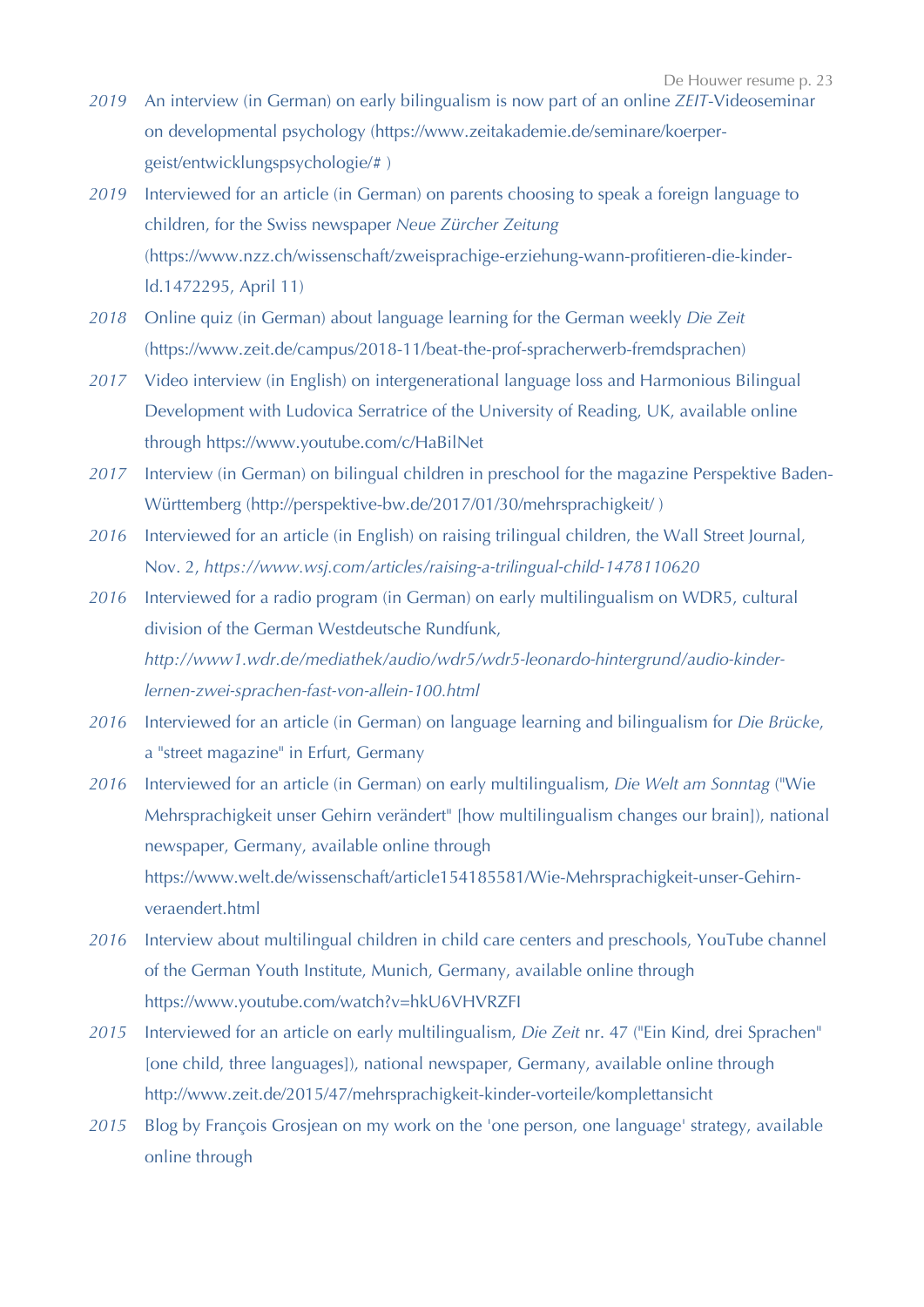http://www.psychologytoday.com/blog/life-bilingual/201410/the-languages-you-speak-yourbilingual-child

*2014* Blog by François Grosjean on my work on input in multilingual families, available online through

http://www.psychologytoday.com/blog/life-bilingual/201410/the-languages-you-speak-yourbilingual-child

- *2013* Interviewed for an article on a multilingual upbringing, *De Standaard* (national newspaper), Oct., Belgium
- *2013* Interviewed for an article on trilingual children ("Leben in drei Sprachen" [Living in 3 languages]), *Neue Zürcher Zeitung am Sonntag* (national newspaper), Sept., Switzerland
- 2013 Interview about inclusion and participation, YouTube channel of the IFP (Institute for Early Education), Munich, Germany, available online through https://www.youtube.com/watch?v=BbxgqPizAlc
- *2013* Interviewed for a U. of Utrecht documentary on 'Luistertaal' (receptive bilingualism) (http://www.luistertaal.nl/), the Netherlands
- *2012* Interviewed for an article on bilingual children, *Neue Zürcher Zeitung* (national newspaper), August 22, Switzerland
- *2012* Interviewed for an article on bilingual education, *Vrij Nederland* (magazine), April 21, the **Netherlands**

## **Presentations** (last 10 years)

# *Abstract based conference presentations*

- *2021* **De Houwer**, A. & J. Nakamura. Parental discourse strategies with bilingual children. Planting Languages – Seeds of Success. Expert meeting. Foyer, Brussels, Belgium, Dec. 8
- *2021* De Houwer, A. How do mothers' language attitudes relate to their language choice with children? New findings from English-German and Polish-German bilingual families. Featured speaker at the symposium on Family Language Policy at the World Congress of Applied Linguistics (AILA), Groningen (online), the Netherlands, Aug. 15-20
- *2021* De Houwer, A. Language acquisition is not easy and smooth before the end of the supposed critical period. Symposium on Age as a critical factor in L2 learning – at any age or none! at the World Congress of Applied Linguistics (AILA), Groningen (online), the Netherlands, Aug. 15-20
- *2021* De Houwer, A. Holistic evaluation of early combinatorial speech in bilinguals. XVth International Congress for the Study of Child Language (IASCL), Philadelphia (online), USA, July 13-23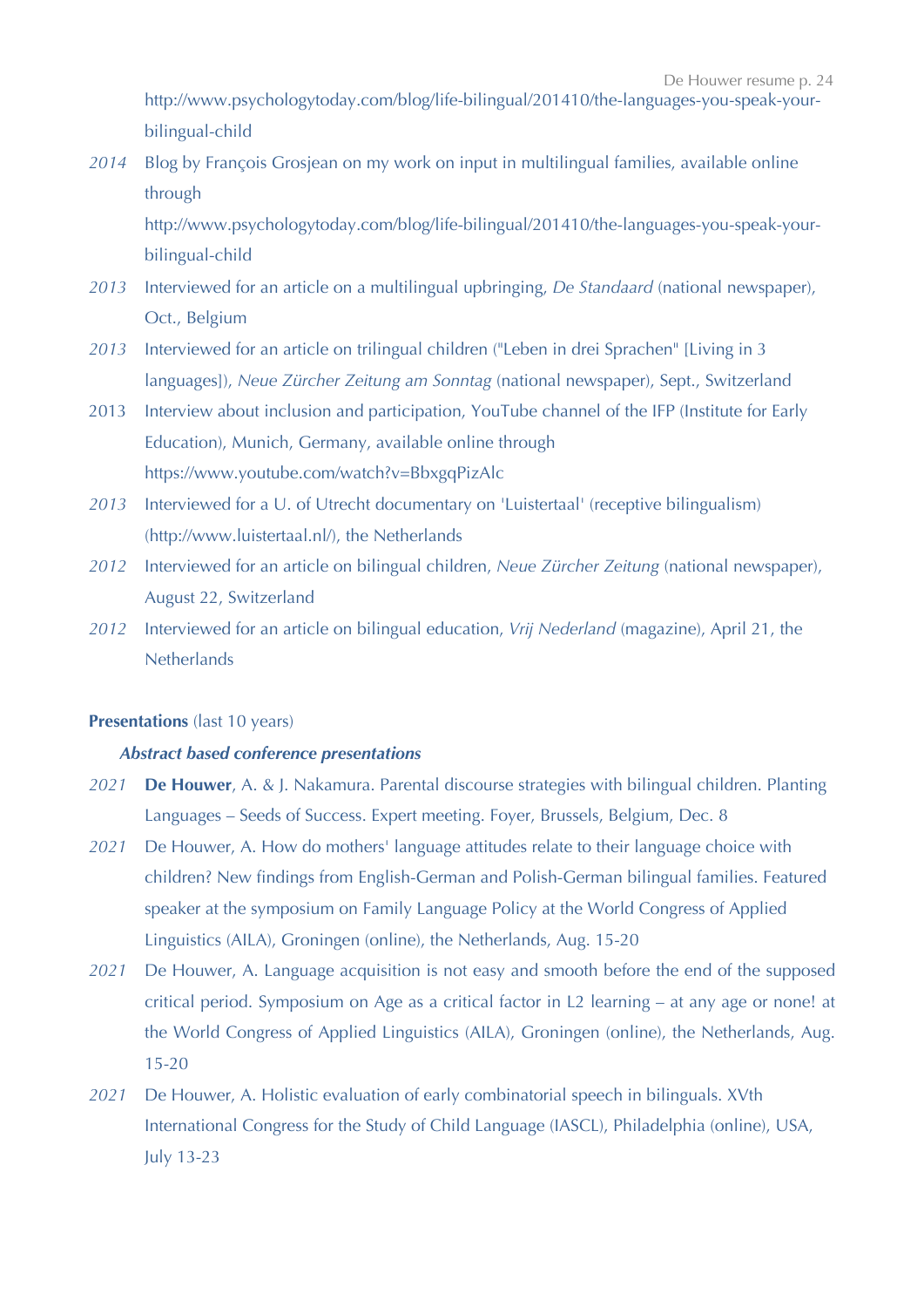- *2018* Mohr, B., & **De Houwer**, A., The role of parental socio-emotional well-being in raising an English-German bilingual child: Gaining insight into harmonious bilingual development, Expert meeting, Talking About Language and Emotions at Home, Brussels, Belgium, May 9
- *2018* De Houwer, A., Well-being and intergenerational language attrition and loss within families with a minority language, Expert meeting, Talking About Language and Emotions at Home, Brussels, Belgium, May 9
- *2017* Mohr, B., & **De Houwer**, A., Minority language maintenance in Germany and the UK: Does children's country of residence affect their developing early English-German bilingualism?, International Symposium on Monolingual and Bilingual Speech 2017 (ISMBS 2017), Chania, Greece, Sept. 4-7
- *2017* **De Houwer**, A., Bornstein, M.H., & Putnick, D.L., Language attrition in preschoolers, 11th International Symposium on Bilingualism (ISB11), Limerick, Ireland, June 11-15
- *2016* **De Houwer**, A., Bornstein, M.H., & Putnick, D.L., Language attrition in Bilingual First Language Acquisition: Longitudinal evidence from preschoolers, Third International Conference on Language Attrition (ICLA3), Colchester, UK, July 5-7
- *2016* Groba, A., **De Houwer**, A., Obrig, H., & Rossi, S., A bilingual versus monolingual language acquisition context shapes children's behavioral adherence and cognitive processing in response to different adjective learning cues, International Symposium on Bilingual and L2 Processing in Adults and Children (ISBPAC), Kaiserslautern, Germany, April 14-15
- *2016* Groba, A., **De Houwer**, A., Obrig, H., & Rossi, S., Auswirkungen einer bilingualen vs. monolingualen Sprachentwicklungssituation auf die Anwendung von Strategien zum Lernen von neuen Adjektiven, 12. Tagung der Österreichischen Gesellschaft für Psychologie (ÖGP), Innsbruck, Austria, March 31-April 2
- *2016* **De Houwer**, A. & Mohr, B., ToddleTalk: a research project on Harmonious Bilingual Development, HOLM2016, Berlin, Germany, Febr. 12-13
- *2015* De Houwer, A. Language input in multilingual families: evidence from the macro- and the micro-level. 15ECER (European Conference on Educational Research), Budapest, Hungary, Sept. 7-11
- *2015* Bornstein, M. H., **De Houwer**, A. & Putnick, D. L., Relations between early comprehension and production in very young bilingual children. 45th Annual Meeting of The Jean Piaget Society, Toronto, Canada, June 4-6
- *2015* De Houwer, A. The importance of investigating early bilingual development and well-being. Tenth International Symposium on Bilingualism (ISB10), New Brunswick, NJ, USA, May 20- 24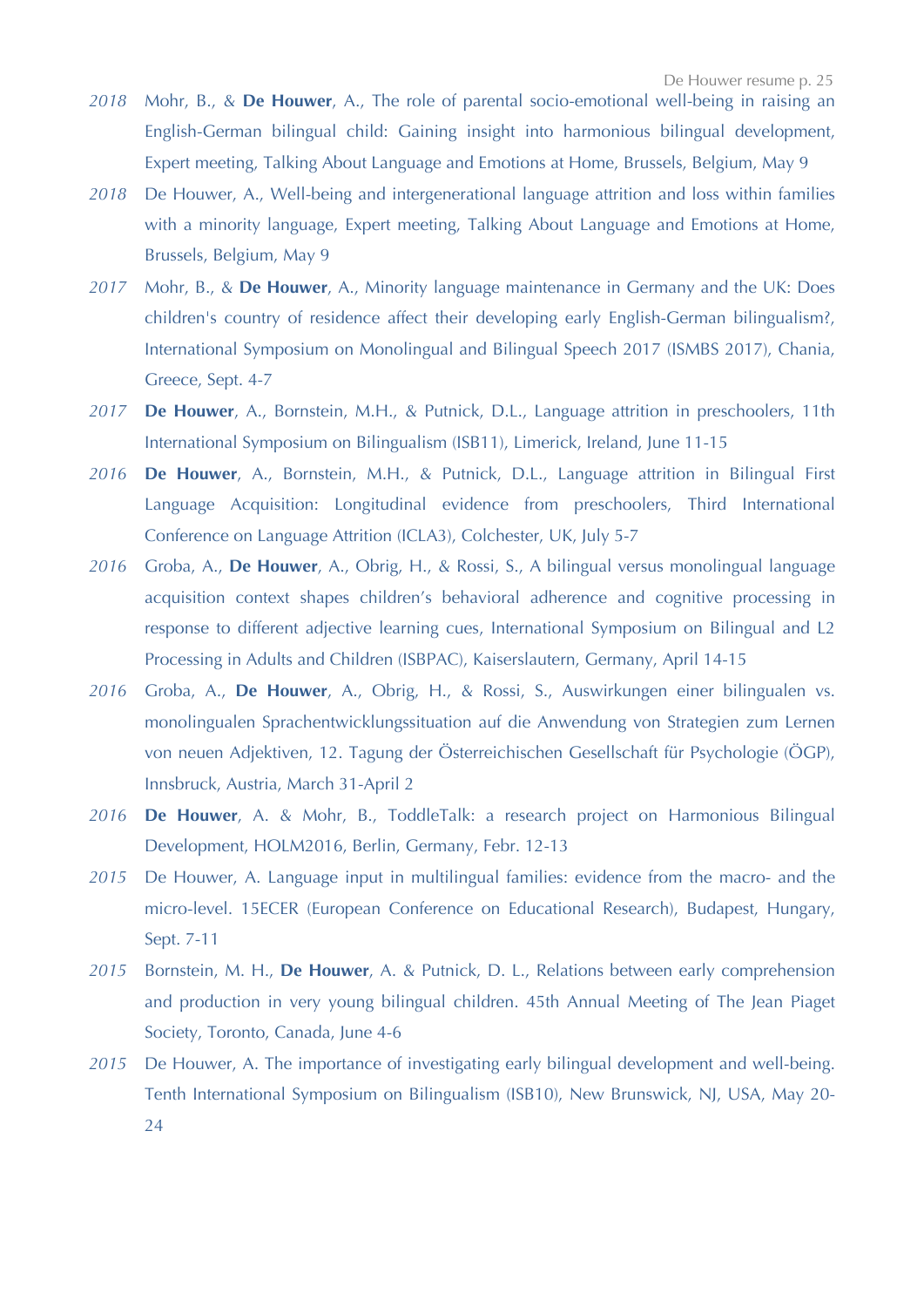- *2015* **De Houwer**, A., Bornstein, M. H., Putnick, D. L., & Compernolle, C. Narrative abilities in preschoolers: A bilingual-monolingual comparison, Tenth International Symposium on Bilingualism (ISB10), New Brunswick, NJ, USA, May 20-24
- *2015* Groba, A., **De Houwer**, A., Obrig, H., & Rossi, S., Bilingual and monolingual children's different reliance on pragmatic and object-inherent adjective learning cues leads to similar adjective learning outcomes: A combined behavioral and neurophysiological approach, Tenth International Symposium on Bilingualism (ISB10), New Brunswick, NJ, USA, May 20- 24
- *2015* **De Houwer**, A., Bornstein, M. H., Putnick, D. L., & Compernolle, C. Narrative abilities in preschoolers: A bilingual-monolingual comparison, 2015 SRCD (Society for Research in Child Development) Biennial Meeting, Philadelphia, PA, USA, March 19-21
- *2014* **De Houwer**, A. & Wölck, W., The dynamics of standard-dialect relationships: a developmental perspective. Variation in Language Acquisition conference (Vila2), Grenoble, France, Dec. 3-5
- *2014* Groba, A., **De Houwer**, A., Rossi, S. & Obrig, H., Acquisition of adjectives in 5-year old children: fNIRS suggests stronger reliance on pragmatic cues in bilingual compared to monolingual children. fNIRS 2014, Montreal, Canada, Oct. 10-12
- *2014* De Houwer, A., Child directed speech in bilingual families: A longitudinal study of maternal language choice. XIIIth International Congress for the Study of Child Language (IASCL), Amsterdam, the Netherlands, July 14-18
- *2014* Groba, A., Rossi, S., Obrig, H., & **De Houwer**, A., Bilingual and monolingual acquisition of adjectives: same output, different strategies? XIIIth International Congress for the Study of Child Language, Amsterdam, the Netherlands, July 14-18
- *2014* De Houwer, A., Continuity in maternal language choice over time: the influence of bilingual children's speech status. Colloquium on Family Language Policy, 14th AAAL Conference, Portland, OR, USA, March 22-25
- *2013* Groba, A., Rossi, S., Obrig, H., & **De Houwer**, A., Effects of acquisition type, age and language on adjective learning by Spanish-German bilingual and German monolingual preschoolers. Workshop on the acquisition of adjectives across languages, Utrecht, the Netherlands, Nov. 28–29
- *2013* Groba, A., **De Houwer**, A., Rossi, S. & Obrig, H., Neuronal correlates of adjective learning in bilingual and monolingual preschoolers: A combined behavioral and Near-Infrared Spectroscopy (NIRS) study, 8th Neurobilingualism Workshop, Groningen, the Netherlands, Aug. 25-27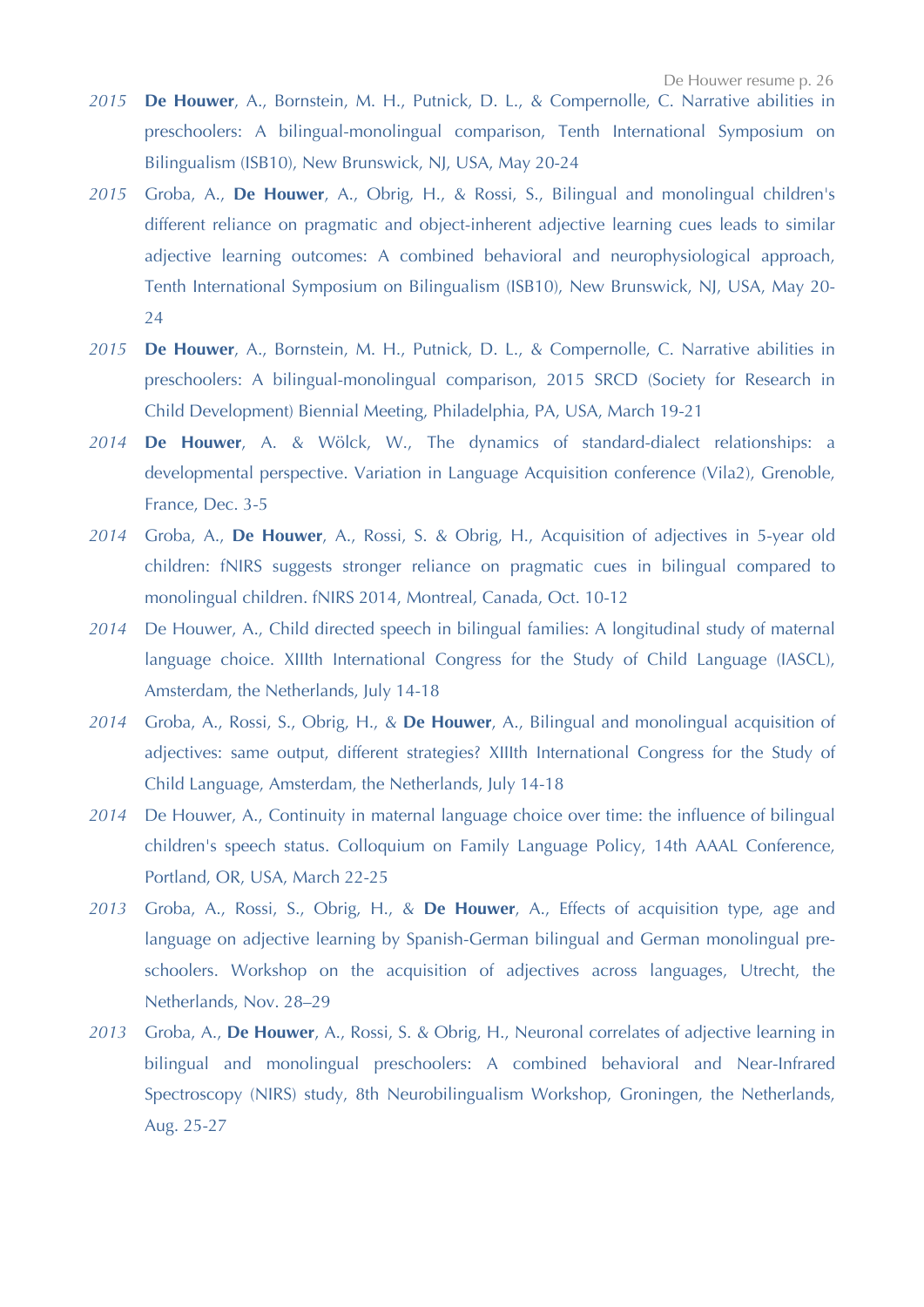- *2013* **De Houwer**, A., Bornstein, M. H. & Putnick, D. L., Translation equivalents in early bilingual comprehension and production. 2013 SRCD (Society for Research in Child Development) Biennial Meeting, Seattle, USA, April 18-20
- *2012* De Houwer, A., Harmonious Bilingual Development: what is it, and how can it be fostered? 20th World Congress of the International Association for Child and Adolescent Psychiatry and Allied Professions (IACAPAP), Paris, France, July 21-25

*Invited plenaries at scientific meetings (all as sole author; last 10 years)*

- *2021* Oral interaction as the foundation for language transmission and harmonious bilingualism, Symposium International Politique Linguistique Familiale –  $2^e$  ÉDITION, INALCO, Paris, France, Nov. 29-30 (KEYNOTE)
- *2020* Beyond the monolingual benchmark in language related experimental research with bilingual children, GCPN (*Groupe de contact* "Psycholinguistique & Neurolinguistique") 2020 meeting, Brussels, Belgium, Dec. 1 (online KEYNOTE)
- *2020* Parents with a migration background: what does it take to raise bilingual children? BIUNED2020 (UNED's international conference on bilingualism, heritage languages and migration), Madrid, Spain, Nov. 12- 13 (online KEYNOTE)
- *2019* Die Sprachfrage im deutschen Mikrozensus aus der Sicht der Mehrsprachigkeitsforschung: Ein Beispiel aus Belgien. Workshop "Sprachstatistik" [Language statistics]. Institut für deutsche Sprache (IDS) [Institute for German language], Mannheim, Germany, Dec. 12-13
- *2019* Harmonious bilingualism in bilingual families. Multilingual Awareness and Multilingual Practices Conference (MAMP 2019). Antwerp, Belgium, Oct. 28-29 (KEYNOTE)
- *2019* Bringing input studies and FLP research together. Workshop on Family Language Policy: Local, National and Transnational Connections. London, UK, Sept. 5-6 (KEYNOTE)
- *2019* Acquiring two languages in early childhood: the role of the input. ISMBS 2019 (International Symposium on Monolingual and Bilingual Speech). Chania, Greece, Aug. 27-30 (KEYNOTE)
- *2019* Subjective well-being is closely linked to language: the case of young bilingual children and their families. Children's worlds conference: Le monde des enfants et leur bien-être. Nantes, France, June 20-21
- *2019* Corpus based work with CHAT/CLAN: A small catalog. Symposium honoring Brian MacWhinney. Carnegie Mellon University, Pittsburgh, U.S.A, June 6-8
- *2019* Including all children from the start: multilingualism-friendly early childhood education. Multilingual Childhoods: Education, policy and practice conference, Inland Norway University of Applied Sciences and Oslo Metropolitan University, Hamar, Norway, May 15- 16 (KEYNOTE)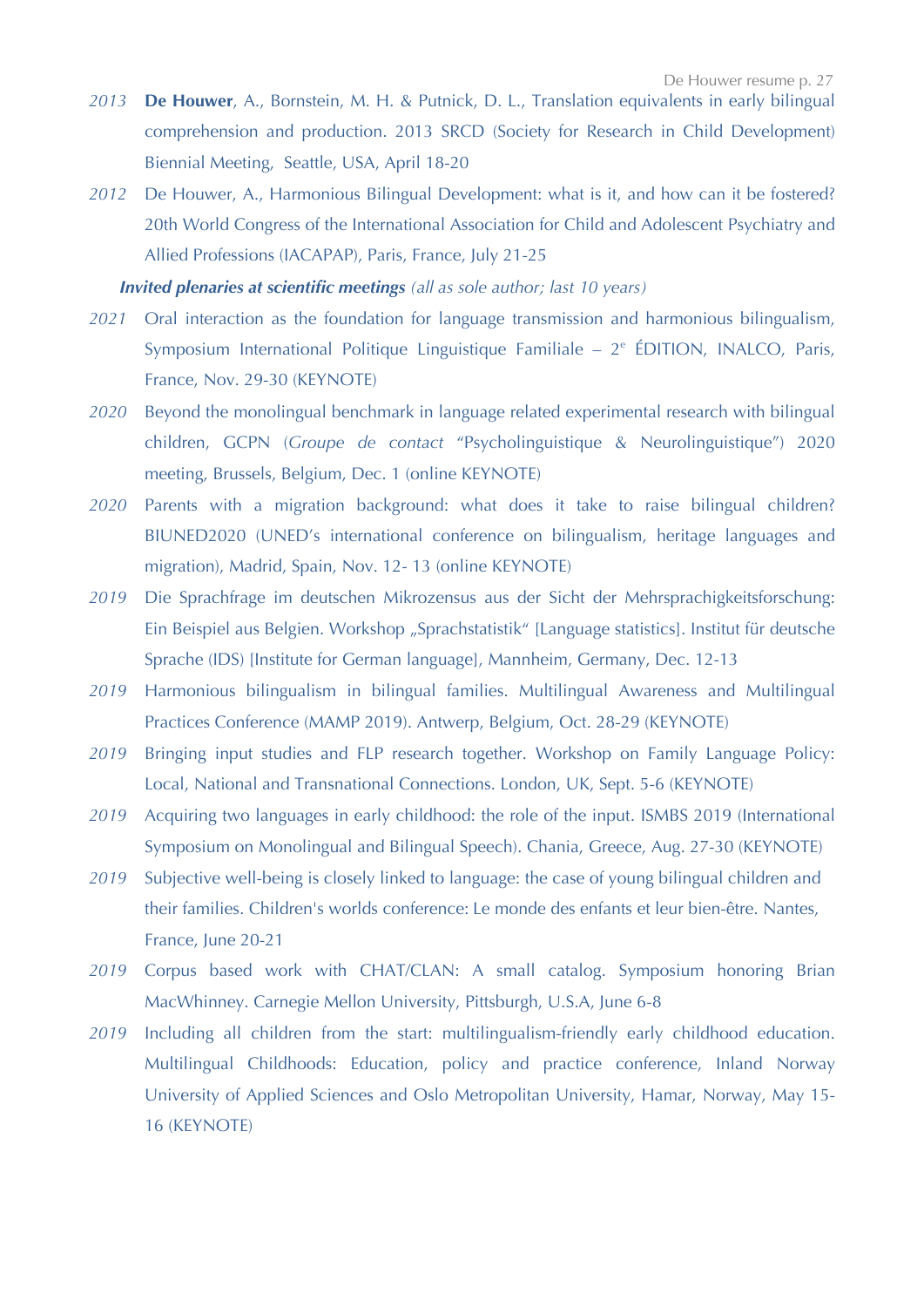- *2019* Sprachliche Diversität und kindliches Wohlbefinden [Language diversity and child wellbeing], AIM-Workshop, Bildungskonferenz AIM (Akademie für Innovative Bildung und Management), Heilbronn, Germany, May 9-10
- *2019* Why it is crucial to distinguish between bilingual first and early second language acquisition in the first 6 years of life. Workshop on Age Effects in Bilingual Language Acquisition, Poznań, Poland, March 7-8 (KEYNOTE)
- *2018* Mehrsprachigkeit und frühe Sprachentwicklung [Multilingualism and early language development]. 8. Berliner Kongress für Kinder- und Jugendheilkunde und 8. Berliner Kongress praktische Pädiatrie für MFA des Landesverbandes Berlin im Berufsverband der Kinder- und Jugendärzte [8th Berlin Pediatric Congresses], Berlin, Germany, Nov. 30 - Dec. 1
- *2018* "Sprich mit mir!": die beste Chance für eine gelungene mehrsprachige Entwicklung ["Talk to me!": the best chance for successful multilingual development]. 8. Berliner Kongress für Kinder- und Jugendheilkunde und 8. Berliner Kongress praktische Pädiatrie für MFA des Landesverbandes Berlin im Berufsverband der Kinder- und Jugendärzte [8th Berlin Pediatric Congresses], Berlin, Germany, Nov. 30 - Dec. 1 (KEYNOTE)
- *2018* Why it is crucial to distinguish between bilingual first and early second language acquisition in the early stages of language development. Asia-Pacific Babylab Constellation 2018 (ABC'18) conference, Nanyang Technological University, Singapore, October 4-5 (KEYNOTE)
- *2018* Le développement harmonieux du bilinguisme : quelques exemples dans l'Europe d'aujourd'hui [Harmonious bilingual development: a few contemporary European examples], Journée de diffusion: « Regards croisés sur les réfugiés » [Colloquium on refugees], ESPE Canebière [Faculty of Education, U. of Marseille], Marseille, France, April 3
- *2018* The role of language input environments in learning two languages in early childhood. Conference on Multilingual Language Theories and Practices, U. of Valladolid, Spain, April 25-27 (KEYNOTE)
- *2018* Some reflections on Tales@Home. Conference: Talking about Language and EmotionS at home. A project aimed at empowering multilingual families. Huis van de Culturen, Brussels, Belgium, May 8 (INVITED DISCUSSANT)
- *2017* Screening and measuring linguistic environment, knowledge and development of young bilingual children using the CDI, PVVT, questionnaires and parent logs - how reliable are these? Which should I use?, BAAL/Routledge Developmental Workshop, York, United Kingdom, Dec. 4-5
- *2017* Are all young bilinguals the same? Why differentiate between bilingual first language acquirers and early second language acquirers?, BAAL/Routledge Developmental Workshop, York, United Kingdom, Dec. 4-5 (KEYNOTE)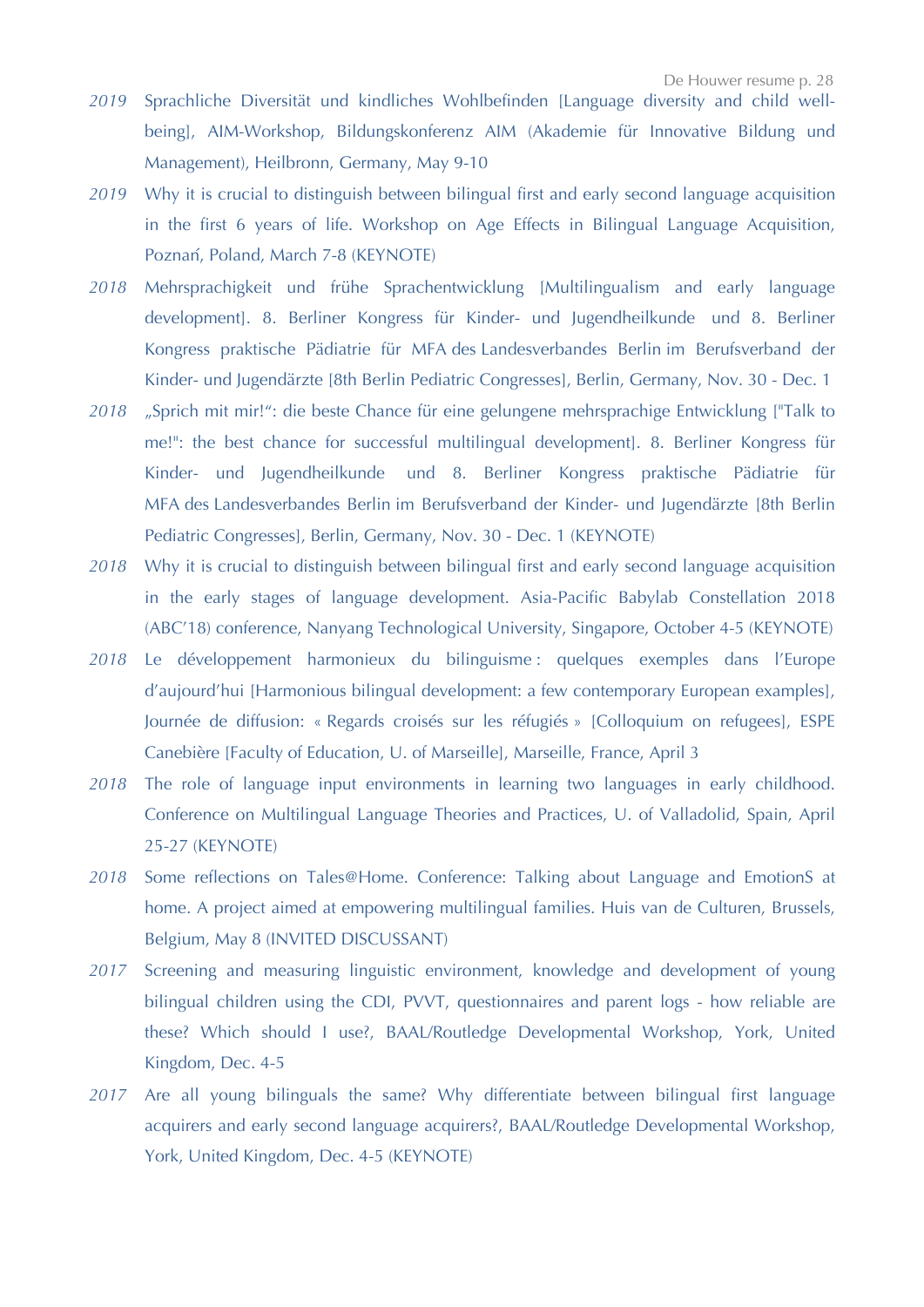- *2017* Wie im Kindergarten mit mehrsprachigen Kindern umgehen und dabei das Wohlbefinden von Allen unterstützen? [How to approach multilingual children in preschool and support the well-being of all children?], workshop, 2. Tagung: Deutsch im italienischen Kindergarten [2nd Conference on German in Italian preschools], EURAC, Bolzano/Bozen/Bulsan, Italy, Oct. 23
- *2017* Kindliches Wohlbefinden und mehrsprachig Aufwachsen in Kindergärten [Child well-being and multilingual development at preschool], 2. Tagung: Deutsch im italienischen Kindergarten [2nd Conference on German in Italian preschools], EURAC, Bolzano/Bozen/Bulsan, Italy, Oct. 23 (KEYNOTE)
- *2017* Do we need to know about monolingual development to evaluate bilingual development? Invited discussant contribution, Round Table, Bilingualism vs monolingualism: a new perspective on limitations to L2 acquisition (BiMO2017), Toulouse, France, June 19-20
- *2017* Becoming multilingual. Invited talk in the Featured Panel "Multilingualism across the Lifespan". 11th International Symposium on Bilingualism (ISB11), Limerick, Ireland, June 11- 15
- *2017* Mehrsprachigkeit in der Kita: Ein komplexes Thema mit vielen Facetten, Potenzialen und Möglichkeiten vor Ort, lecture [Multilingualism at preschool: A complex multi-faceted topic with a lot of potential and local possibilities]. One-day conference, Ich sprech' Urdu, was sprichst du so? Mehrsprachige Bildung in Sachsens Kitas [I speak Urdu, what do you speak? Multilingual education in preschools in Saxony], Dresden, Germany, May 12 (KEYNOTE)
- *2017* Einige Desiderata für die angewandte Mehrsprachigkeitsforschung [A few desiderata for applied research into bilingualism]. Opening lecture, Doctoral Research School on Elicitation Procedures in Bilingualism Research sponsored by the German Applied Linguistics Association, U. of Münster, Germany March 8-10 (KEYNOTE)
- *2016* Mehrsprachig Aufwachsen und kindliches Wohlbefinden in Crèches und Vorschulen [Growing up multilingually and child well-being in child care centers and preschools]. Oneday conference, Mehrsprachigkeit in der frühen Kindheit [Multilingualism in early childhood], U, of Luxemburg, Luxemburg, Oct. 13
- *2016* Mehrsprachigkeit und kindliches Wohlbefinden einige internationale Schlaglichter [Multilingualism and child well-being - some international highlights]. One-day conference, Frühe Mehrsprachigkeit - Chancen und Perspektiven im Blick [Early Multilingualism chances and perspectives], Baden-Württemberg Stiftung [Foundation], Stuttgart, Germany, July 15 (KEYNOTE)
- *2016* Input and interaction in early bilingual development: some thoughts and examples. Workshop: The role of interaction in language development and loss throughout the lifespan.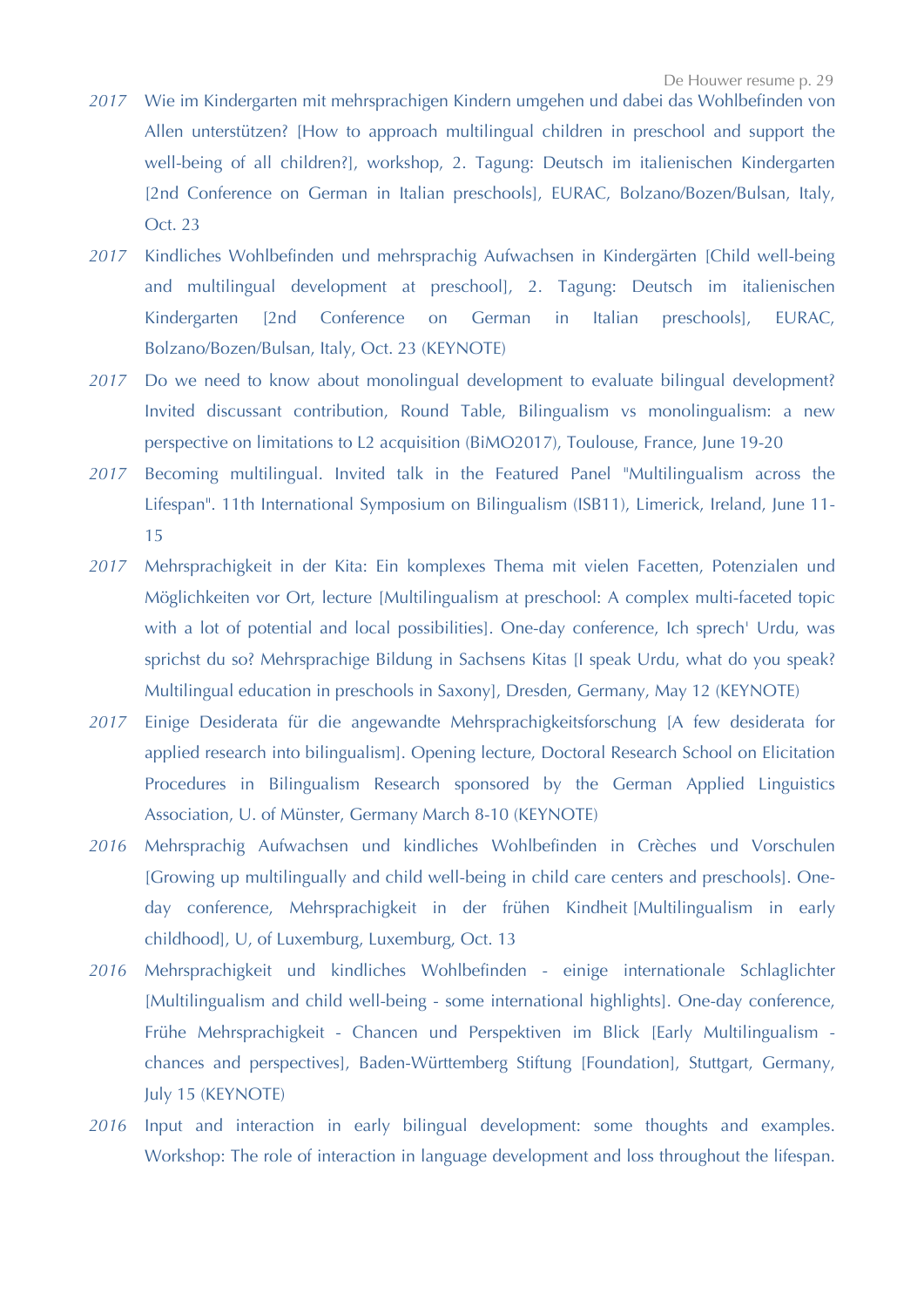- *2016* Minority language parenting in Europe and children's well-being, HOLM2016, Berlin, Germany, Febr. 12-13 (KEYNOTE)
- *2015* Le rôle des langues non-majoritaires dans le bien-être et le développement harmonieux du bilinguisme chez des enfants en maternelle [The role of non-majority languages for the wellbeing of children in preschool and their harmonious bilingual development], Colloquium ADEL, Université de Haute-Alsace, Mulhouse, France, Dec. 9-10
- *2015* Harmonious Bilingual Development and minority language parenting in Europe. One-day workshop, MultiFam project, Center for Multilingualism in Society Across the Lifespan (MultiLing), U. of Oslo, Norway, Oct. 22-23
- *2015* Kindliches Wohlbefinden in mehrsprachiger Umgebung [Child well-being in a multilingual environment]. One-day conference, Mehrsprachigkeit in Kita und Schule: Neue Herausforderungen, neue Wege [Multilingualism in preschool and school: new challenges, new ways], U. of Konstanz, Germany, Oct. 16
- *2014* Using the CDI with young bilingual children: some critical remarks and suggestions. Workshop on Assessing Assessment Tools: Language development in bilingual preschoolers. Center for Multilingualism in Society Across the Lifespan (MultiLing), U. of Oslo, Norway, Oct. 16-17
- *2014* How Bilingual First Language Acquisition can help to better understand Monolingual First Language Acquisition. NET-Symposium, Amsterdam, the Netherlands, March 21 (KEYNOTE)
- *2013* Using the CDI for assessing young bilingual children's language knowledge and use: methodological considerations. Opening Conference, Center for Multilingualism in Society Across the Lifespan (MultiLing), U. of Oslo, Norway, Aug. 30-31
- *2013* Integration und Interkulturalität in Kindertagesstätten und in Kindergärten: Die Rolle der Erstsprache für das Wohlbefinden von Kleinkindern [Integration and interculturality in child care centers and in preschool: The role of the home language for children's well-being]. IFP Fachkongress ([Congress of the Institute for Early Childhood Education], Munich, Germany, June 26-27
- *2013* How to support Harmonious Bilingual Development. Special Workshop on Early Childhood Bilingualism, International Symposium on Bilingualism 9, Singapore, June 9-13
- *2012* Bilingual infants' word knowledge: A CDI study. Conference on Studies on Normal and Impaired Language Acquisition in Monolingual and Bilingual Children and Adults, U. of Konstanz, Germany, July 12-13
- *2012* Bridging home and school language: promoting harmonious bilingual development. TRAM-Conference. Munich, Germany, June 29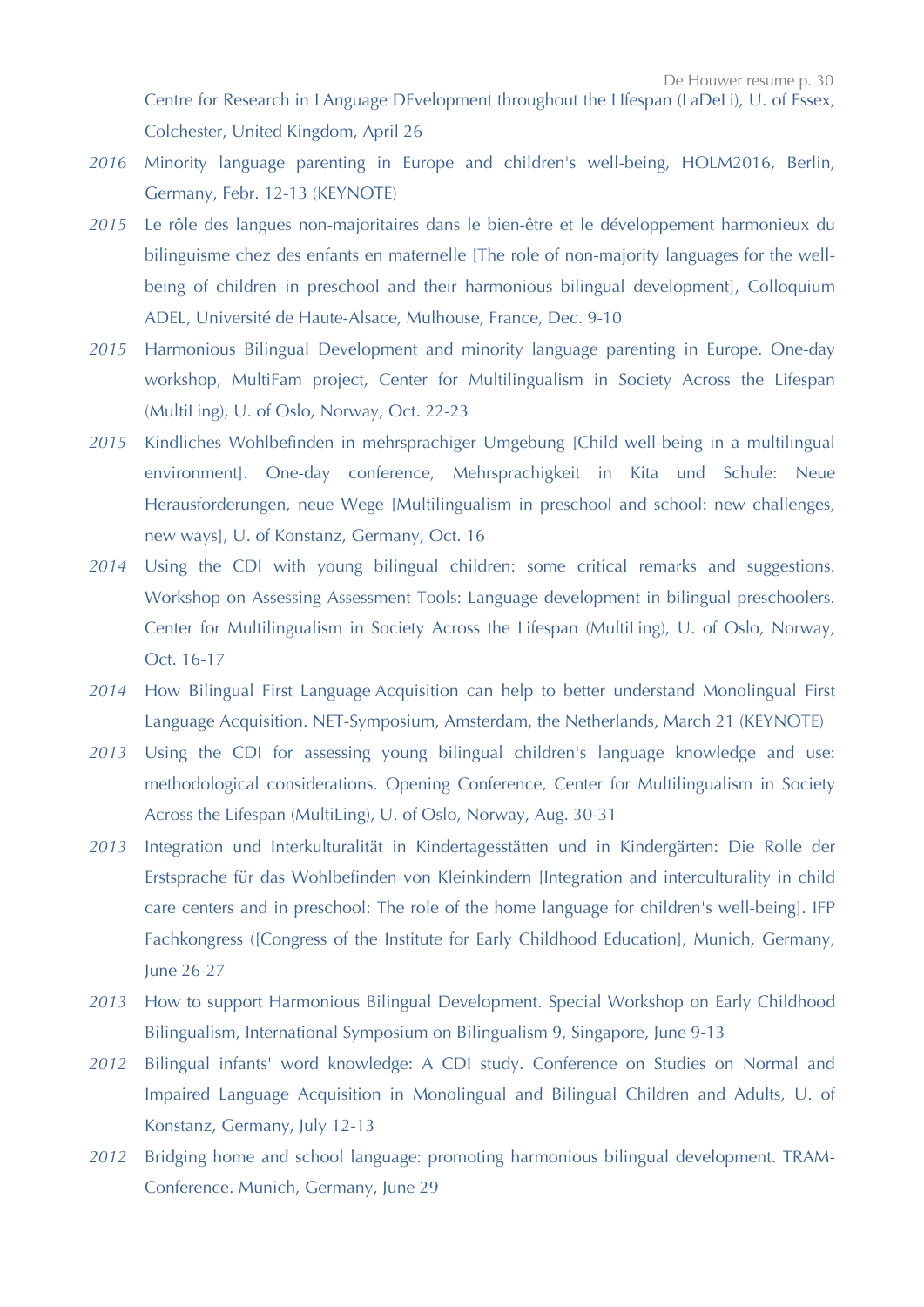*2012* Using the CDI with young bilingual children. COST Action Meeting on Bilingualism and SLI, Berlin, Germany, May 14-16

# *Invited lectures (academic settings; last 10 years)*

- *2021* Supporting Harmonious Bilingualism through language choice, input, and discourse strategies in bilingual families. College of Intercultural Communication, Rikkyo University, Tokio (online), Japan, Oct. 20
- *2021* Developmental perspectives on parents' use of discourse strategies with bilingual children (with Janice Nakamura, who joined remotely). MultiLing workshop, University of Oslo, Oslo, Norway, Sep. 17
- *2021* Parents with a migration background: what does it take to raise bilingual children? LUCL Language Policy Virtual Research Seminars, Leiden (online), the Netherlands, June 9
- *2020* Harmonious Bilingualism in bilingual families. Advanced Research in Multilingualism Talk series, The Initiative for Multilingual Studies, Georgetown University, USA, Febr. 12
- *2019* Subjective well-being is closely linked to language: the case of young bilingual children and their families. Inaugural seminar, Institute for Social Sciences Research (ISSR) Seminar Series, University of Dundee, Dundee, United Kingdom, Oct. 14
- *2018* De rol van het taalaanbod in vroege tweetalige taalverwerving [The role of language input in early bilingual acquisition]. Katholieke Universiteit Leuven, Leuven, Belgium. Dec 11
- *2018* Input, context, and child bilingualism. Thomas More Hogeschool, Antwerp, Belgium, Oct. 11
- *2018* De rol van het taalaanbod bij tweetalige taalverwerving en implicaties voor de logopedische praktijk [The role of language input in bilingual acquisition and implications for clinical practice]. Thomas More Hogeschool, Antwerp, Belgium, Oct. 11
- *2017* The importance of input and interaction in child bilingual acquisition. Center for Sprog og Læring [Center for Language and Learning], U. of Southern Denmark, Odense, Denmark, Oct. 10
- *2017* A few urgent desiderata for applied bilingualism research. Center for Sprog og Læring [Center for Language and Learning], U. of Southern Denmark, Odense, Denmark, Oct. 9
- 2017 Priorities for applied linguistics in today's diverse world: focus on the communicative needs of bilingual and bilingual-to-be preschoolers and on those of newly arrived adult immigrants. Universitat Pompeu Fabra, Barcelona, Spain, Sept. 27
- *2017* Intergenerational language attrition and loss in bilingual families in Europe: A threat to Harmonious Bilingual Development. Centre for Literacy and Multilingualism (CeLM), U. of Reading, UK, March 15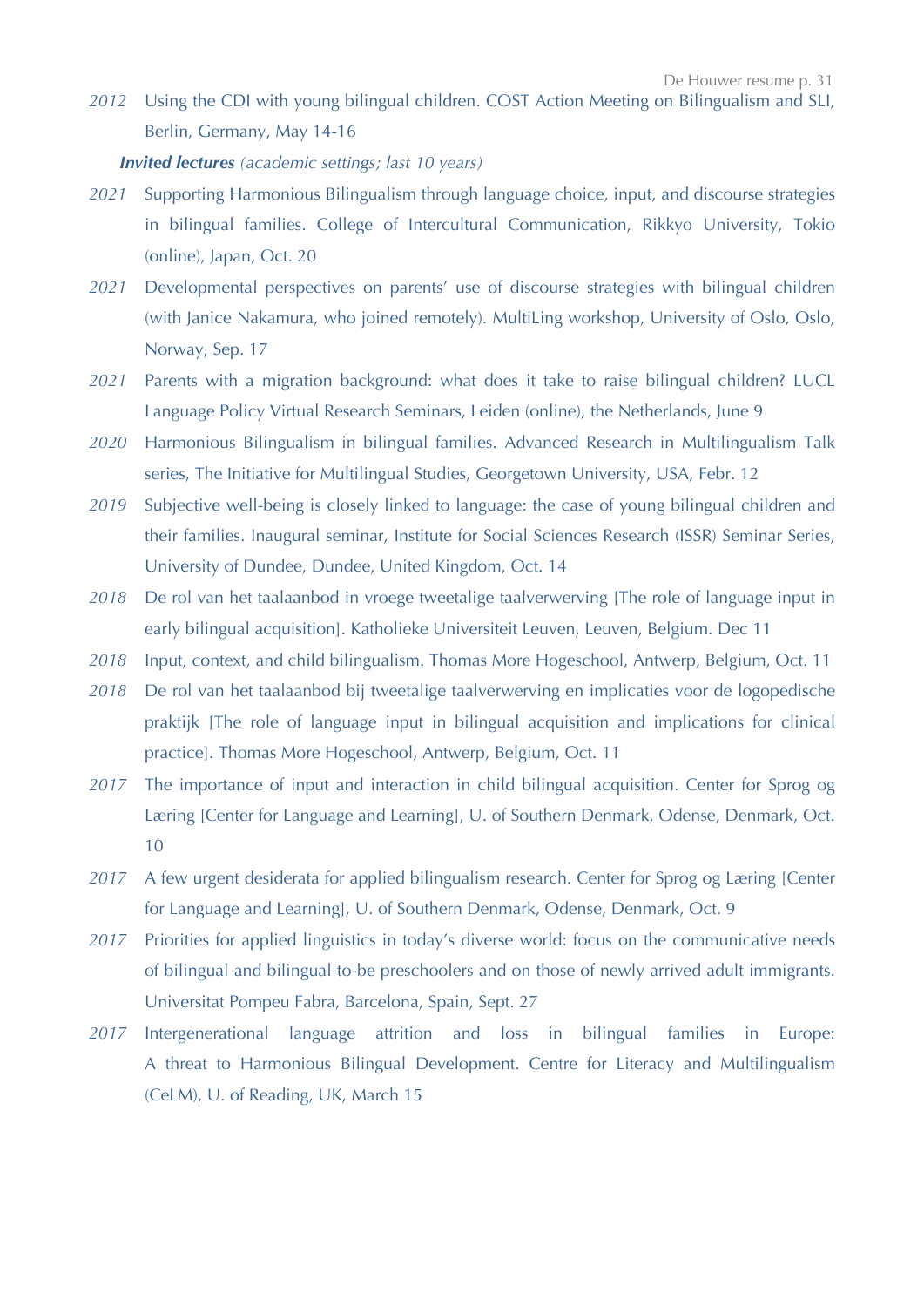- *2016* The earlier, the better? A real life perspective on early bilingual development and its implications for later language learning. Distinguished speaker series - public lecture. Centre for Research in LAnguage DEvelopment throughout the LIfespan (LaDeLi), U. of Essex, Colchester, UK, April 25
- *2016* Le répertoire lexical des jeunes enfants bilingues en néerlandais et français. Université de Rouen – IRED, France, March 14
- *2015* Using the CDI with young bilingual children: Methodological aspects and some empirical findings. U. of Barcelona, Spain, Sept. 16
- *2015* Using the CDI with young bilingual children: Methodological aspects and some empirical findings. Temple U., Philadelphia, PA, USA, May 18
- *2014* Bilingual infants' and toddlers' word knowledge: A CDI study. George Mason U., Fairfax, VA, USA, Febr. 11
- *2014* Bilingual infants' and toddlers' word knowledge: A CDI study. Utrecht U., the Netherlands, Jan. 10
- *2012* Die Bedeutung der sprachlichen Umgebung für die Evaluation der Sprachkompetenzen bilingualer Kinder. ZNL TransferZentrum für Neurowissenschaften und Lernen [Center for Neuroscience and Learning], U. of Ulm, Germany, Dec. 18
- *2012* Case study of a diglossic bilingual. Symposium in honor of W. Wölck, U. at Buffalo, NY, USA, Sept. 22
- *2012* Bilingual lives: A dynamic perspective on bilingualism across the lifespan. Ritsumeikan U., Japan, March 6
- *2012* Research methods in bilingual studies. Ritsumeikan U., Osaka, Japan, March 5
- *2012* Harmonious Bilingual Development: what is it and how it can be fostered. Ritsumeikan U., Japan, March 4
- *2012* Bilingual infants' word knowledge: A CDI study. Teacher's College, Columbia U., USA, Febr. 14

# *Other invited lectures (as sole author except where noted; last 10 years)*

- *2022* Ouders met een recente migratie-achtergrond: wat is er nodig om een kind tweetalig op te laten opgroeien? [Parents with a recent migration background: what is needed so children grow up bilingually?] Mini-symposium: Meertaligheid in het gezin: wetenschap en praktijk [Multilingualism in the family: Science and practice]*,* Erasmus+ project Planting Languages - Seeds of Success, Leiden (online), the Netherlands, Jan. 26
- *2021* De Houwer, A. Harmonious Bilingualism and how it can be supported throughout the childhood years. Erasmus+ project Planting Languages – Seeds of Success. Closing meeting. Foyer, Brussels, Belgium, Dec. 7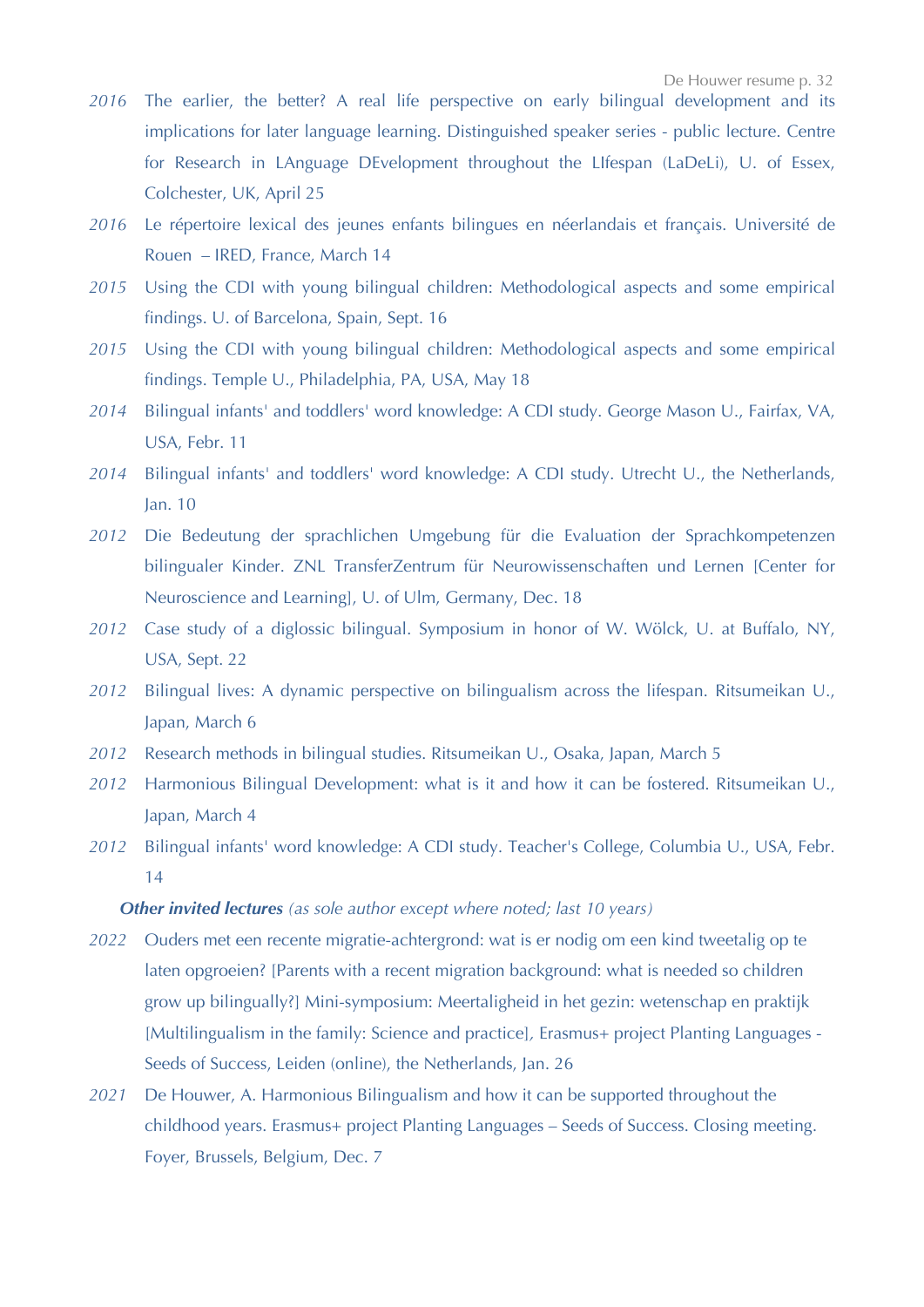- *2021* De Houwer, A. How to get your child to speak your language and still be friends. Erasmus+ project PEaCH: PEaCH Summit (online), Nov. 10
- *2021* Le bilinguisme au sein de la famille : obstacles et opportunités [Bilingualism in the family: hurdles and opportunities]. Lecture open to the general public, at the invitation of the Laboratory for Neuro-psycholinguistics, University of Toulouse Jean Jourès, Toulouse, France, Oct. 14
- *2021* Die Bedeutung von aktiver Wertschätzung für alle Sprachen, die Kitakinder dabei haben. [The significance of all the languages that preschool children bring to school]. 2. Praxistags im Modellprojekt Mehrsprachigkeit, Regionale Arbeitsstelle für Bildung, Integration und Demokratie (RAA) Mecklenburg-Vorpommern e. V., Waren, Germany, Sept. 22
- *2021* Mehrsprachige Kinder in unseren Einrichtungen: Hürden, Bedürfnissen und Chancen [Multilingual children in our institutions: hurdles, needs, and opportunities]. KITA-Verbund Kleinmachnow, Kleinmachnow, Germany, Sept. 20
- *2021* Mehrsprachigkeit innerhalb der Familie: Hürden und Chancen/Bilingual families: hurdles and opportunities. Jahresakademie, Katholischer Akademischer Austauschdienst KAAD, Bonn, Germany (online), April 22-25
- *2020* Opgroeien in een meertalige omgeving: focus op onze kleinsten [Growing up in a multilingual environment: focus on our very very little ones]. Inspiratiedag "Open the Door for Reading", OBiB – Ondersteuning Bibliotheken in Brussel [Inspiration day: "Open the Door for Reading" - Support Group Brussels Libraries], Brussels, Belgium (online), Nov. 12
- *2020* Unsere Kinder und deren Sprachen: Hürden, Bedürfnisse und Chancen [Our children and their languages: challenges, needs, and opportunities). Lecture for staff in early childhood education at the invitation of the City Council of Tübingen, Germany (online), July 21
- 2019 Mehrsprachigkeitsoffene frühe Bildung als Schlüssel zum Wohlbefinden aller Kinder [Multilingualism-friendly early education as key to all children's well-being]. 5. Fachtag: Sprache für Gesundheit - Gesundheit für Sprachen [5th professional training day: language for health, health for languages], organized by several official instances and associations in Berlin, Germany, Sept. 26 (KEYNOTE)
- *2019* Mehrsprachigkeit in der frühen Bildung: Fokus auf das Wohlbefinden von ALLEN Kindern in der Kita [Multilingualism in early education: Focus on the well-being of ALL children], main talk, Kölner Sprachfest 2019 [Cologne Language Festival], organized by the City of Cologne, Germany, and the Volkshochschule [Institute for Permanent Education], Jan. 29
- *2017* Frühe mehrsprachige Entwicklung und die Rolle der Umgebung: ein dynamisches Wechselspiel [Early multilingual development and the role of the environment: a dynamic exchange], talk in the framework of a series of public lectures (Ringvorlesung) organized by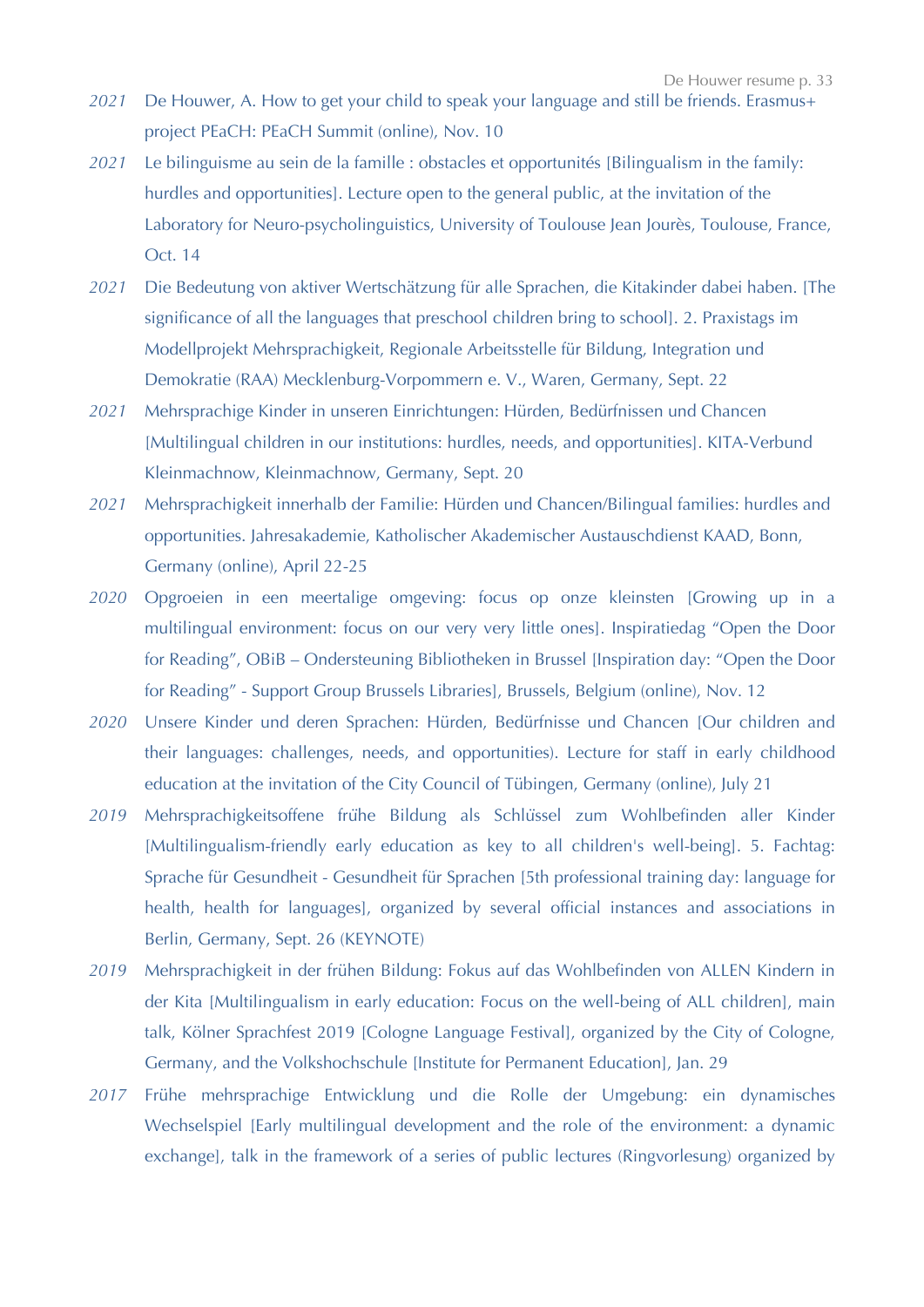the Technische Universität Dortmund and the Ruhr Universität Bochum, Bochum, Germany, July 6

- *2017* Mehrsprachigkeit und kindliches Wohlbefinden im Grundschulalter [Bilingualism and child well-being in primary school], in-service training lecture for staff in primary schools, AIM-Akademie, Heilbronn, Germany, May 4
- *2017* Mehrsprachigkeit und kindliches Wohlbefinden in der Kita [Bilingualism and child well-being in preschool], in-service training lecture for preschool staff, City of Ludwigsburg, Ludwigsburg, Germany, March 6
- *2016* Mehrsprachigkeit und inklusive Bildung: Gegensätze oder Chancen? [Bilingualism and inclusive language education: opposites or chances?], opening lecture for an all-day workshop on "Inklusive Sprachliche Bildung" [Inclusive language education], Expert group, Weiterbildungsinitiative Frühpädagogische Fachkräfte (WiFF) [Permanent education initiative, preschool teachers], Deutsches Jugendinstitut e.V. (DJI) [German Youth Institute], Munich, Germany, Jan. 29
- *2015* Raising multilingual children. U. of Barcelona, Spain, Sept. 16
- *2012* Early bilingual language learning. Poliglotti4.eu Closing Conference, Parma, Italy, Nov. 15-16
- *2012* Bridging home and school language: promoting Harmonious Bilingual Development. TRAM (Transitions and Multilingualism in European Education) closing conference, Munich, Germany, June 29 (KEYNOTE)

# *In-house lectures outside of regular teaching (U. of Erfurt) (last 10 years)*

- *2018* Frühe mehrsprachigkeitsoffene Bildung [Early education that supports bilingualism], Seminar, Master's program in Special Education, July 5
- *2018* Frühe mehrsprachige Entwicklung und die Rolle der Umgebung: ein dynamisches Wechselspiel [Early bilingual development and the role of the environment: a dynamic relation], Lecture, Bachelor's program in Special Education, June 7
- *2015* Bilingual infants' and toddlers' word knowledge: A CDI study, EPPP-Kolloquium Sprachbeherrschung, April 14
- *2012* Mehrsprachigkeitsforschung am Lehrstuhl für Sprachlehr- und -lernforschung: eine Übersicht [Multilingualism research carried out by the Chair for language learning and language teaching: an overview], April 26

## *Other (selection)*

*2018* Mohr, B., & **De Houwer**, A., The role of parental socio-emotional well-being in raising an English-German bilingual child: Gaining insight into harmonious bilingual development. The First HaBilNet Colloquium, LaHulpe, Belgium, May 24-25